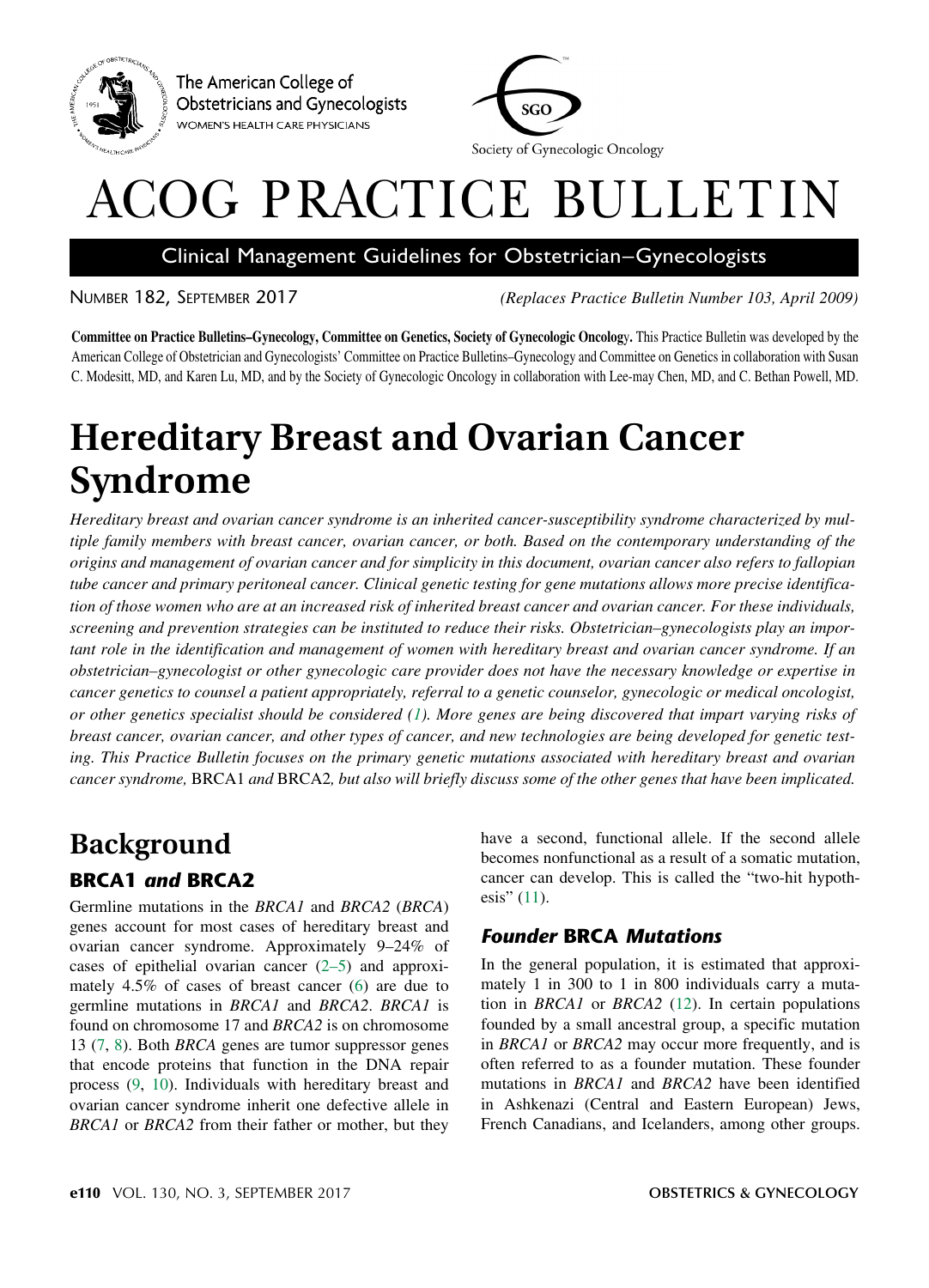<span id="page-1-2"></span>Particularly relevant to clinical practice in the United States, an estimated 1 in 40 Ashkenazi Jews carries one of three founder mutations in *BRCA1* or *BRCA2* ([13,](#page-11-9) [14](#page-11-10)). *BRCA1* and *BRCA2* mutations also have been found in individuals of diverse ethnic backgrounds, including Hispanic, African American, and Asian [\(15](#page-11-11), [16\)](#page-11-12).

#### <span id="page-1-3"></span>*Other Hereditary Breast and Ovarian Cancer Syndrome Mutations*

In addition to *BRCA1* and *BRCA2*, other genes are implicated in hereditary breast and ovarian cancer syndrome. These other genes may account for up to 25% of hereditary ovarian cancer risk (4). Although a comprehensive review of each individual gene is outside the scope of this Practice Bulletin, patients found to have pathogenic variants in other implicated genes ([Table 1\)](#page-1-0) may benefit from risk-reduction management strategies for breast cancer, ovarian cancer, or both. The National Comprehensive Cancer Network guidelines are updated annually and may serve as a contemporary reference ([17\)](#page-11-13).

#### <span id="page-1-5"></span>*Risk of Breast Cancer*

<span id="page-1-6"></span>The estimated risk of breast cancer in individuals with a *BRCA1* or *BRCA2* mutation is 45–85% by age 70 years [\(18–20](#page-11-14)). A meta-analysis of 10 studies that included a <span id="page-1-7"></span><span id="page-1-1"></span>total of 1,641 carriers from multiple countries calculated a mean cumulative risk of breast cancer of 57% for *BRCA1* mutation carriers and 49% for *BRCA2* carriers ([21\)](#page-12-0). For *BRCA* mutation carriers with breast cancer, the 10-year actuarial risk of developing subsequent ovarian cancer is 12.7% for *BRCA1* and 6.8% for *BRCA2* ([22\)](#page-12-1).

<span id="page-1-8"></span><span id="page-1-4"></span>The type of breast cancer also may vary based on *BRCA* mutation type. For example, a woman with triplenegative breast cancer (ie, estrogen-receptor negative, progesterone negative, and *ERBB2*-negative [also known as *HER2/neu* negative]) has a 10–39% chance of having a *BRCA1* or *BRCA2* mutation, with *BRCA1* being more likely  $(23)$  $(23)$ . This is in contrast to the types of breast cancer diagnosed in women with *BRCA2* mutations, which are more commonly estrogen-receptor and progesteronereceptor positive ([24,](#page-12-3) [25](#page-12-4)).

#### <span id="page-1-11"></span><span id="page-1-10"></span><span id="page-1-9"></span>*Risk of Ovarian Cancer*

For a woman with a *BRCA1* mutation, the risk of ovarian cancer (including fallopian tube cancer and primary peritoneal cancer) is approximately 39–46% by age 70 years (18–21). For a woman with a *BRCA2* mutation, the risk of ovarian cancer by age 70 years is 10–27% (18–21). Ovarian cancer that is associated with *BRCA1* and *BRCA2* mutations usually is high grade and has a

| Gene                                                          | <b>Breast Cancer Risk</b> | <b>Ovarian Cancer Risk*</b>                  | <b>Other Cancer Risk</b>                                 |
|---------------------------------------------------------------|---------------------------|----------------------------------------------|----------------------------------------------------------|
| ATM                                                           | Increased                 | No increased risk                            | Insufficient evidence                                    |
| <b>BRCA1</b>                                                  | Increased                 | Increased                                    | Prostate                                                 |
| <b>BRCA2</b>                                                  | Increased                 | Increased                                    | Melanoma, pancreas, prostate                             |
| BRIP1                                                         | No increased risk         | Increased                                    | Insufficient evidence                                    |
| CDH1                                                          | Increased                 | No increased risk                            | Stomach                                                  |
| CHEK2                                                         | Increased                 | No increased risk                            | Colon                                                    |
| Lynch Syndrome<br>Genes: MSH2, MLH1,<br>MSH6, PMS2, and EPCAM | Insufficient evidence     | Increased                                    | Colon, uterine, renal pelvis,<br>small bowel, and others |
| PALB <sub>2</sub>                                             | Increased                 | No increased risk                            | Unknown                                                  |
| PTEN                                                          | Increased                 | No increased risk                            | Cowden Syndrome                                          |
| RAD51C                                                        | No increased risk         | Increased                                    | Unknown                                                  |
| RAD51D                                                        | No increased risk         | Increased                                    | Unknown                                                  |
| STK11                                                         | Increased risk            | Increased risk of sex cord<br>stromal tumors | Peutz-Jehger Syndrome                                    |
| TP53                                                          | Increased                 | No increased risk                            | Li-Fraumeni Syndrome                                     |

<span id="page-1-0"></span>**Table 1. Genetic Mutations Associated With Hereditary Breast and Ovarian Cancer Syndrome**

\*Includes fallopian tube cancer and primary peritoneal cancer.

Data from National Comprehensive Cancer Network. Genetic/familial high risk assessment: breast and ovarian. Version 2.2017. NCCN Clinical Practice Guidelines in Oncology. Fort Washington (PA): NCCN; 2016. Available at: [https://www.nccn.org/professionals/](https://www.nccn.org/store/login/login.aspx?ReturnURL=https://www.nccn.org/professionals/physician_gls/pdf/genetics_screening.pdf) [physician\\_gls/pdf/genetics\\_screening.pdf.](https://www.nccn.org/store/login/login.aspx?ReturnURL=https://www.nccn.org/professionals/physician_gls/pdf/genetics_screening.pdf)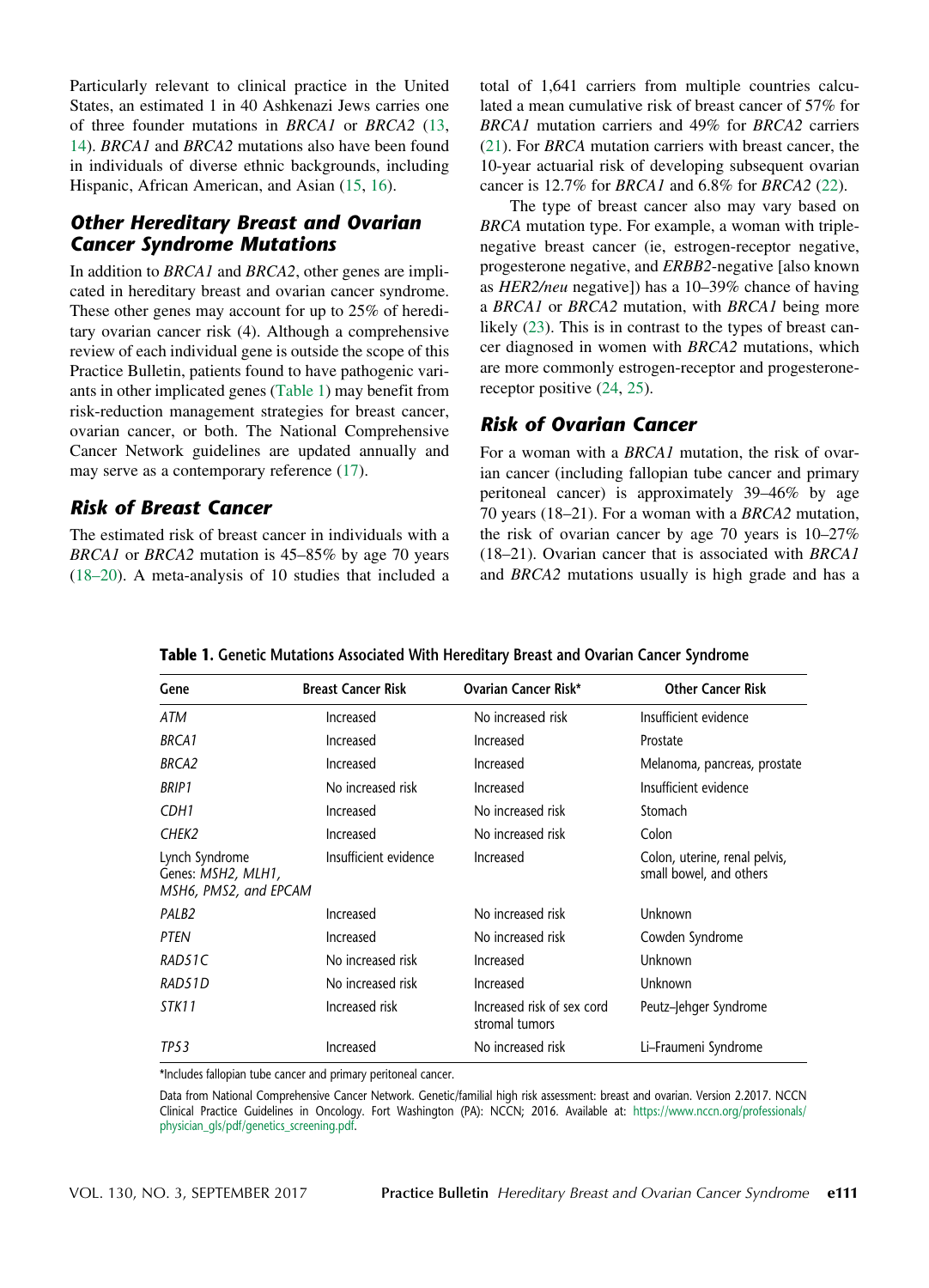distinct histologic phenotype that is predominantly serous or endometrioid. A woman with high-grade ovarian cancer has a 9–24% chance of carrying a germline *BRCA1* or *BRCA2* mutation. (2–5). Mucinous cancer and borderline ovarian tumors do not appear to be part of the *BRCA*-related tumor spectrum ([26–28\)](#page-12-10).

<span id="page-2-2"></span><span id="page-2-1"></span>There are growing data to support the fallopian tube as the site of origin for a large percentage of cases of *BRCA*-associated, high-grade serous cancer [\(29](#page-12-11), [30](#page-12-12)). Multiple pathologic studies of the fallopian tubes and ovaries of women with *BRCA1* and *BRCA2* mutations who underwent risk-reducing salpingo-oophorectomy have identified cases of early microscopic high-grade cancer that were located predominantly in the fallopian tube as well as cases of serous tubal intraepithelial carcinoma ([31,](#page-12-13) [32\)](#page-12-14). Findings of these occult lesions are seen more frequently when risk-reducing salpingooophorectomy is delayed until a later age, and women with these findings have a higher risk of subsequent peritoneal carcinoma [\(33](#page-12-15), [34\)](#page-12-16).

#### <span id="page-2-6"></span><span id="page-2-5"></span><span id="page-2-4"></span>*Risk of Other Types of Cancer*

<span id="page-2-8"></span>Patients with *BRCA* mutations also carry other cancer risks (albeit smaller than their risk of breast and ovarian cancer), including prostate cancer, pancreatic cancer, melanoma, and potentially uterine cancer ([35,](#page-12-17) [36](#page-12-18)). *BRCA2* mutation carriers have a threefold increased risk and up to a 7% lifetime risk of pancreatic cancer. Additionally, *BRCA2* mutation carriers have an increased risk of melanoma, and male carriers have an increased prostate cancer risk (17). There is ongoing investigation regarding the potential significant (but small) increased risk of uterine cancer. Some studies to date have not shown increased risk, whereas others have shown increased risk, specifically of high-grade histology in *BRCA1* mutation carriers (eg, uterine papillary serous cancer) ([37,](#page-12-19) [38\)](#page-12-20).

## <span id="page-2-10"></span>**Clinical Considerations and Recommendations**

#### *Who are candidates for genetic counseling for hereditary breast and ovarian cancer syndrome?*

Genetic counseling is recommended for all women with ovarian epithelial cancer (this includes fallopian tube cancer or primary peritoneal cancer) and for individuals who have a personal or family history of breast cancer or ovarian cancer. Evaluating a patient's risk of hereditary breast and ovarian cancer syndrome should be a routine part of obstetric and gynecologic practice. Initial risk

evaluation should include a personal medical history and family history. At minimum, this evaluation should include a personal cancer history and a family cancer history that includes first-degree and second-degree relatives from the paternal and maternal lineages, a description of the type of primary cancer, the age of onset, and the lineage (paternal versus maternal) of the family member. In addition, a patient's ethnic background can influence her genetic risk; thus, understanding this background is relevant in assessing a patient's predisposition to a hereditary breast and ovarian cancer syndrome ([39\)](#page-12-5).

<span id="page-2-13"></span><span id="page-2-12"></span><span id="page-2-7"></span><span id="page-2-3"></span>The American College of Obstetricians and Gynecologists (39) and the American Society of Clinical Oncologists ([40\)](#page-12-6) have published guidance on the elements to be included as part of a cancer family history. When evaluating a family history, it is important to remember that predisposing genes for breast cancer and ovarian cancer, fallopian tube cancer, and primary peritoneal cancer can be transmitted through the father as well as the mother. Therefore, paternal family history should be obtained. Adoption can limit interpretation of a pedigree, and hysterectomy and oophorectomy at a young age in multiple family members can mask a hereditary gynecologic cancer predisposition. Also, the ability to assess breast cancer risk is limited in families with few female members. Women from high-risk groups with a higher rate of *BRCA* mutations (eg, Ashkenazi Jews, French Canadians, and Icelanders) should have a low threshold for referral for genetic counseling.

<span id="page-2-15"></span><span id="page-2-14"></span><span id="page-2-11"></span><span id="page-2-9"></span><span id="page-2-0"></span>Guidelines from the American College of Medical Genetics and Genomics ([41\)](#page-12-7), the National Society of Genetic Counselors (41), the National Comprehensive Care Network (17), and the Society of Gynecologic Oncology [\(42](#page-12-8)) provide specific clinical criteria to assist health care providers in determining which patients would benefit from genetic counseling. The main criteria are similar across the guidelines and are listed in [Box 1](#page-3-0). Familial risk stratification models also may be used in initial risk screening for *BRCA*-related cancer. These brief risk tools are primarily intended for use by nongenetic specialists to guide patient referrals for more extensive genetic risk assessment and evaluation ([43\)](#page-12-9). Several models have been evaluated by the U.S. Preventive Services Task Force and the Agency for Healthcare Research and Quality, although there is insufficient evidence to recommend any particular risk model or a specific risk threshold for referral (43).

#### <span id="page-2-16"></span>*What issues should be addressed during genetic counseling?*

Genetic counseling is recommended before initiation of genetic testing and can be performed by an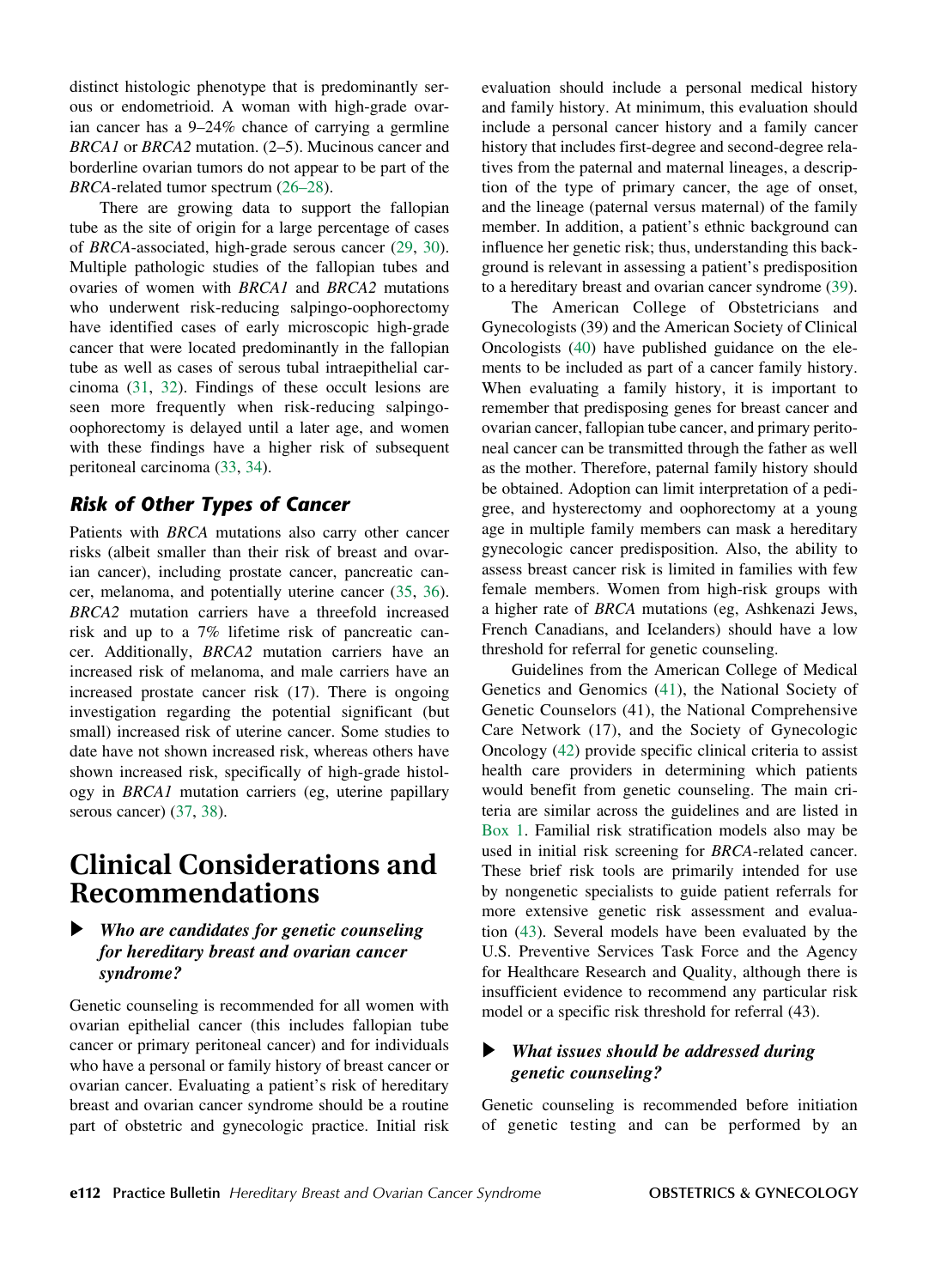#### <span id="page-3-0"></span>**Box 1. Criteria for Further Genetic Evaluation for Hereditary Breast and Ovarian Cancer**

- Women affected with one or more of the following have an increased likelihood of having an inherited predisposition to breast\* and ovarian, tubal, or peritoneal cancer and should receive genetic counseling and be offered genetic testing:
	- Epithelial ovarian, tubal, or peritoneal cancer
	- Breast cancer at age 45 years or less
	- Breast cancer and have a close relative† with breast cancer at age 50 years or less or close relative† with epithelial ovarian, tubal, or peritoneal cancer at any age
	- Breast cancer at age 50 years or less with a limited or unknown family history‡
	- Breast cancer and have two or more close relatives† with breast cancer at any age
	- Breast cancer and have two or more close relatives† with pancreatic cancer or aggressive prostate cancer (Gleason score equal to or greater than 7)
	- Two breast cancer primaries, with the first diagnosed before age 50 years
	- Triple-negative breast cancer at age 60 years or less
	- Breast cancer and Ashkenazi Jewish ancestry at any age
	- Pancreatic cancer and have two or more close relatives† with breast cancer; ovarian, tubal, or peritoneal cancer; pancreatic cancer; or aggressive prostate cancer (Gleason score equal to or greater than 7)
- Women unaffected with cancer, but with one or more of the following have an increased likelihood of having an inherited predisposition to breast and ovarian, tubal, or peritoneal cancer and should receive genetic counseling and be offered genetic testing:
	- A first-degree or several close relatives† that meet one or more of the aforementioned criteria
	- A close relative† carrying a known *BRCA1* or *BRCA2* mutation§
	- $-$  A close relative† with male breast cancer

\*Invasive and ductal carcinoma in situ breast cancer.

<sup>†</sup>Close relative is defined as first degree (parent, sibling, offspring), second degree (grandparent, grandchild, uncle, aunt, nephew, niece, half-sibling), or third degree (first cousin, great-grandparent or greatgrandchild).

‡ Limited family history includes fewer than two first-degree or second-degree female relatives surviving beyond age 45 years.

§ Or carrying another known actionable deleterious mutation associated with hereditary breast and ovarian cancer syndrome.

Adapted with permission from Lancaster JM, Powell CB, Chen LM, Richardson DL. Society of Gynecologic Oncology statement on risk assessment for inherited gynecologic cancer predispositions. SGO Clinical Practice Committee [published erratum appears in Gynecol Oncol 2015;138:765]. [Gynecol Oncol 2015;136:3–7.](https://www.ncbi.nlm.nih.gov/pubmed/25238946)

obstetrician–gynecologist (or other gynecologic care provider) who has expertise in cancer genetics or by a genetic counselor. Pretest genetic counseling includes the following:

- Detailed pedigree (or kindred analysis)
- Risk assessment to determine eligibility for genetic testing and identification of candidates in the family to proceed with genetic testing
- An informed consent process, including patient education about the benefits, harms, limitations, and possible outcomes of genetic testing, as well as the practical and ethical issues associated with disclosure or nondisclosure of test results to family members.

Posttest counseling includes reporting and interpretation of the results and discussion of management options such as intensive screening and risk-reduction interventions.

Several online risk models are available to estimate a woman's risk of developing breast cancer, gynecologic cancer, or both, and to help identify women who are candidates for genetic testing, intensive cancer screening, and risk-reduction measures. These models include *BRCA*PRO (available at [www4.utsouthwestern.edu/](http://www4.utsouthwestern.edu/breasthealth/cagene/) [breasthealth/cagene/\)](http://www4.utsouthwestern.edu/breasthealth/cagene/), Tyrer–Cuzick or IBIS (available at [www.ems-trials.org/riskevaluator/\)](http://www.ems-trials.org/riskevaluator/), and BOADICEA (available at [www.srl.cam.ac.uk/genepi/boadicea/boadi](http://www.srl.cam.ac.uk/genepi/boadicea/boadi cea_home.html) cea home.html)  $(44–46)$ . Two other risk prediction models have been developed for ovarian cancer. They include inherited and noninherited risk factors such as family history of breast and ovarian cancer, age at menarche, oral contraceptive pill use, history of tubal ligation, age at menopause, and menopausal hormonal therapy use  $(47, 48)$  $(47, 48)$  $(47, 48)$  $(47, 48)$ .

<span id="page-3-5"></span><span id="page-3-4"></span><span id="page-3-3"></span><span id="page-3-2"></span><span id="page-3-1"></span>The possible outcomes of any genetic testing should be discussed as part of pretest genetic counseling [\(Box 2](#page-4-0)). This includes the possibility of variants of uncertain significance, which are genetic abnormalities for which the clinical significance to the individual and family remain unclear. If providing genetic testing, practitioners should have a process to inform patients if a variant of uncertain significance is reclassified. Genetic counseling also may include discussion of possible psychologic, reproductive, and familial implications of test results. Potential adverse psychologic effects of genetic testing include increased breast cancer-related worry and anxiety for women with positive or uninformative test results ([49\)](#page-13-3). Patients may feel burdened and distressed about disclosure of test results to family members. Written materials may help individuals share information with relatives about their potential genetic risks. Because a positive test result may affect family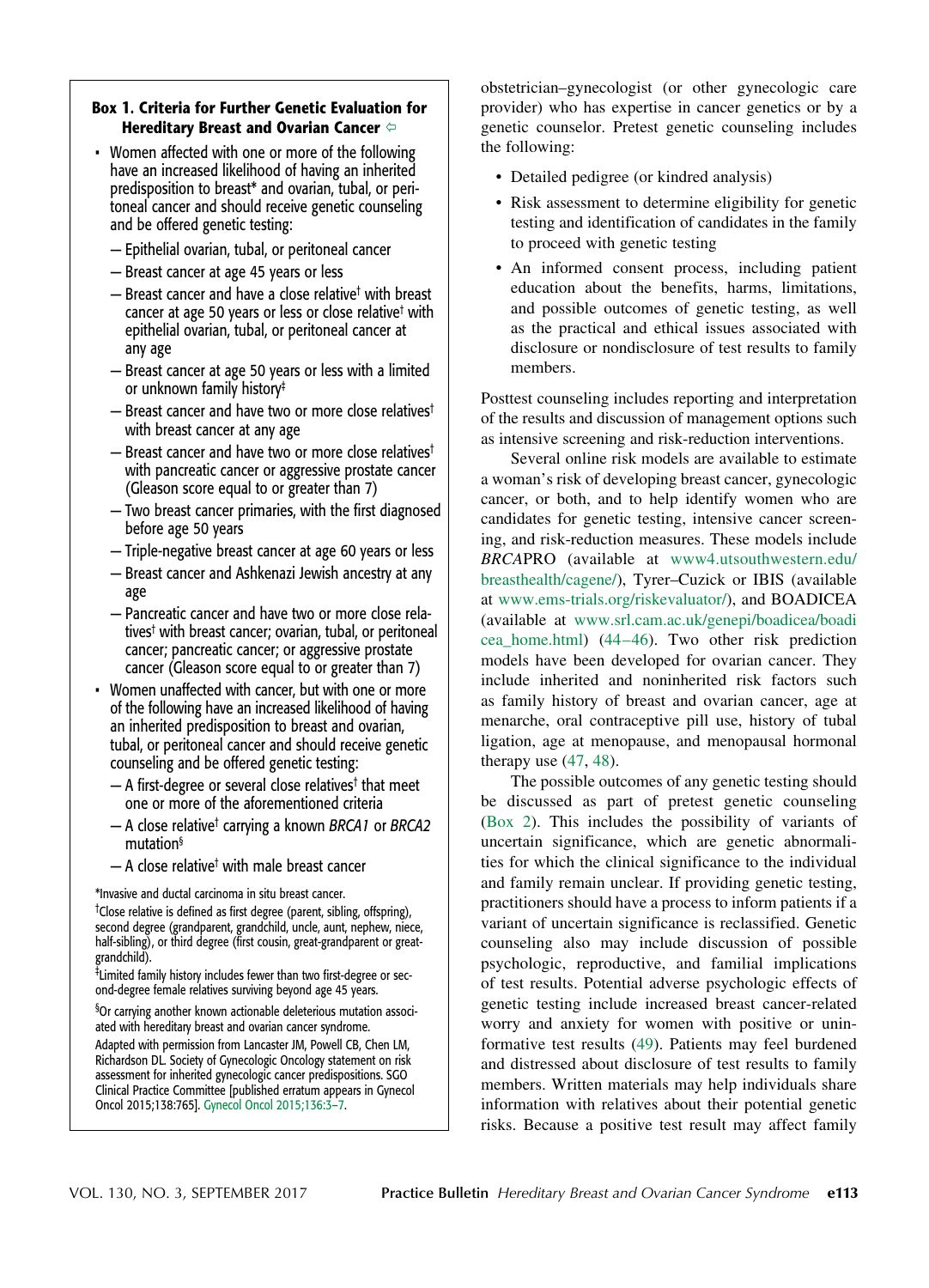#### <span id="page-4-0"></span>**Box 2. Possible Outcomes of** *BRCA* **Mutation\* Testing**

- True positive—Indicates detection of a pathogenic *BRCA* variant in the individual.
- True negative—Indicates the absence of a pathogenic variant in an individual who has relatives with cancer and a known pathogenic *BRCA* variant in the family.
- Uninformative negative—Indicates the absence of a pathogenic variant in an individual; however, this negative test result is inconclusive because it can occur for several reasons:
	- Other family members have not been tested
	- The family carries a pathogenic *BRCA* variant, but it was not detected because of limitations of the test
	- The family carries a high-risk mutation in another gene
	- There is no high-risk mutation in the family
- Variant of uncertain clinical significance—Indicates the presence of an abnormality of the *BRCA* gene, but it is unknown whether the variant is associated with an increased risk of cancer.

\*Or other known actionable deleterious mutation associated with hereditary breast and ovarian cancer syndrome.

Data from Nelson HD, Fu R, Goddard K, Mitchell JP, Okinaka-Hu L, Pappas M, et al. Risk assessment, genetic counseling, and genetic testing for *BRCA*-related cancer: systematic review to update the U.S. Preventive Services Task Force recommendation. Evidence Synthesis No. 101. [AHRQ Publication No. 12-05164-EF-1](https://www.ncbi.nlm.nih.gov/pubmed/24432435). Rockville (MD): Agency for Healthcare Research and Quality; 2013.

members, all gynecologic care providers can have a role in advocating the education, referral, and testing of family members of affected individuals—otherwise known as "cascade" testing.

Genetic counseling also may include discussion of other potential implications of genetic testing, such as cost, privacy, and insurance coverage. Medicare and other insurance companies have written guidelines for covering the cost of genetic testing, and anyone ordering genetic testing will need to understand the various tests that are available as well as insurance coverage requirements. Another important aspect of genetic counseling is discussion of current legislation regarding genetic discrimination and the privacy of genetic information. The federal Genetic Information Nondiscrimination Act of 2008 protects individuals against health and employment discrimination based on genetic information [\(50](#page-13-5)). Many states also have laws that provide similar protection. These laws do not apply to other forms of insurance, which may include life or disability insurance.

<span id="page-4-1"></span>Common clinical and ethical issues regarding genetic counseling and genetic testing in gynecologic care are presented and addressed in a case format in

the *Genetics Toolkit* [\(www.sgo.org/genetics/genetics](https://www.sgo.org/genetics/genetics-toolkit/)[toolkit/](https://www.sgo.org/genetics/genetics-toolkit/)), a collaborative effort of the Society of Gynecologic Oncology, the American College of Obstetricians and Gynecologists, the National Society of Genetic Counselors, Bright Pink, and Facing Our Risk of Cancer Empowered (FORCE). The American College of Obstetricians and Gynecologists' genetics web page ([www.acog.org/Genetics](https://www.acog.org/Genetics)) and [Committee Opinion](http://www.acog.org/Resources-And-Publications/Committee-Opinions/Committee-on-Genetics/Counseling-About-Genetic-Testing-and-Communication-of-Genetic-Test-Results)  No. 693, *[Counseling About Genetic Testing and Com](http://www.acog.org/Resources-And-Publications/Committee-Opinions/Committee-on-Genetics/Counseling-About-Genetic-Testing-and-Communication-of-Genetic-Test-Results)[munication of Genetic Test Results](http://www.acog.org/Resources-And-Publications/Committee-Opinions/Committee-on-Genetics/Counseling-About-Genetic-Testing-and-Communication-of-Genetic-Test-Results)*, include additional guidance and information on the clinical and ethical issues related to genetic testing in gynecologic practice.

#### *What genetic testing approach should be offered?*

Genetic testing is recommended when the results of a detailed risk assessment that is performed as part of genetic counseling suggest the presence of an inherited cancer syndrome for which specific genes have been identified and when the results of testing are likely to influence medical management ([51\)](#page-13-4). Genetic testing will not be appropriate for every patient referred for genetic counseling and not every patient who is offered genetic testing will choose to act on that recommendation.

<span id="page-4-2"></span>The two main genetic testing options for hereditary breast and ovarian cancer syndrome are *BRCA* mutation testing and multigene panel testing that includes *BRCA* and other genetic mutations. The choice of testing strategy will depend on whether or not there is a known mutation in the family (49). If possible, any genetic testing should begin with the cancer-affected individual in the family, who may have early-onset breast cancer, ovarian cancer, or another *BRCA*-associated cancer (eg, pancreatic cancer, melanoma, or early-onset prostate cancer) because this will provide the best answer as to whether the familial cancer is due to a known genetic mutation. If that person cannot be tested, the closest cancer-affected relative to that person may be appropriate for testing, with the understanding that a negative genetic test result in this situation may be uninformative.

#### **BRCA** *Mutation Testing*

*BRCA* mutation testing comprises single-site testing, targeted multisite mutation testing, comprehensive gene sequencing, and *BRCA* rearrangement testing (49). If a specific *BRCA* mutation is identified in an affected individual, a single-site test can be recommended for family members to look for that specific genetic mutation already identified (ie, "predictive testing"). For members of certain ethnic and geographic groups who are at risk of founder mutations, but who do not have a personal or family history of breast or ovarian cancer,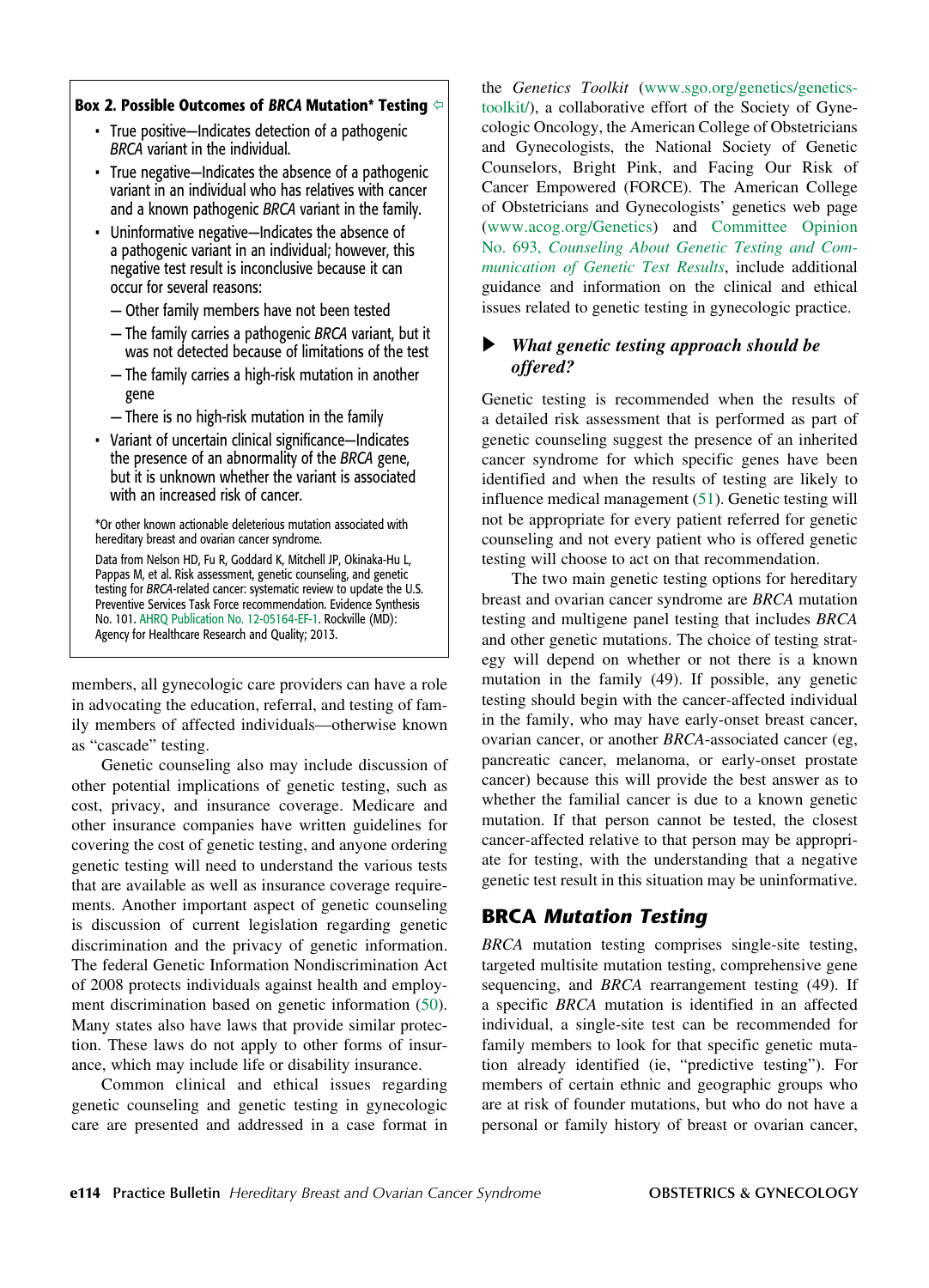targeted multisite testing for common mutations can be performed and is less expensive than full sequence testing. Genetic testing has evolved over the years so patients who underwent *BRCA* genetic testing before the routine initiation of *BRCA* Rearrangement Testing, may need repeat testing or evaluation.

#### *Multigene Panel Testing*

Technologic advances in genetic sequencing have resulted in the ability to perform parallel sequencing of multiple genes more quickly and cost effectively than in the past. The goal of panel testing is to maximize finding an actionable genetic mutation (ie, findings likely to affect medical management) (Table 1). Multiple companies now offer genetic panel testing for cancer-related genes with combinations of genes that may be associated with specific types of cancer (eg, breast–ovarian, gynecologic, colon, pancreas, and kidney).

Multigene panel testing may be useful when more than one gene may be associated with an inherited cancer syndrome (17, 51) or when a patient has a personal or family history that is consistent with an inherited cancer susceptibility, but single-gene testing has not identified a pathogenic variant (17). Multigene panel tests should be offered by a health care provider with cancer genetics expertise and after genetic counseling and informed consent. Although mutations in *BRCA1* and *BRCA2* account for most cases of hereditary breast and ovarian cancer, other genes have been found to be associated with this hereditary syndrome (Table 1), and results showing mutations in such genes may affect patient counseling regarding screening and risk-reduction measures.

An important consideration for multigene panel testing is the increased complexity and uncertainty of the results and how this affects interpretation, patient counseling, and medical management. Because panel testing involves the simultaneous testing of multiple genes and can include genes that confer moderate or uncertain risk, there is an increased likelihood of finding variants of uncertain significance for which there are limited (or no) data on associated cancer risk to guide appropriate management (17). Health care providers who order these multigene panel tests should be prepared to guide their patients appropriately and contact them if variant classifications change.

#### *How should women with mutations in*  **BRCA1** *or* **BRCA2** *be counseled to reduce the risk of ovarian cancer?*

Current strategies to reduce the risk of developing ovarian cancer (including fallopian tube cancer) in women at high risk with known deleterious *BRCA* mutations may include risk-reducing agents and surgery (17).

#### *Screening*

In women with *BRCA* mutations or who have a personal or family history of ovarian cancer, routine ovarian cancer screening with measurement of serum CA 125 level or transvaginal ultrasonography generally is not recommended (17). Transvaginal ultrasonography or measurement of serum CA 125 level may be reasonable for short-term surveillance in women at high risk of ovarian cancer starting at age 30–35 years until the time they choose to pursue risk-reducing bilateral salpingooophorectomy, which is the only proven intervention to reduce ovarian cancer-specific mortality (17). Available screening procedures (measurement of serum CA 125 level and transvaginal ultrasonography) have not been proved to decrease the mortality rate or increase the survival rate associated with ovarian cancer in high-risk populations (49).

<span id="page-5-2"></span>The low prevalence of ovarian cancer and the high likelihood of a positive screening test result that leads to potentially unnecessary invasive surgical evaluation are current obstacles in ovarian cancer screening programs among women at inherited risk [\(52–54](#page-13-6)). The largest trial to date in high-risk women (United Kingdom Familial Ovarian Cancer Screening Study-UK-FOCSS, 2017) monitored women with CA 125 level screening (using the risk of ovarian cancer algorithm) every 4 months and annual transvaginal ultrasonography (55). Risk-reducing surgery was encouraged throughout the study. Cases of cancer that were detected during the UK-FOCSS screening trial were more often early stage compared with cases of cancer diagnosed more than 1 year after screening ended. A significant number of cases of cancer were identified at risk-reducing surgery. Survival analysis could not be performed. The authors concluded that screening may be an option for women at high risk of ovarian cancer who defer or decline risk-reducing salpingo-oophorectomy ([55\)](#page-13-7). Further investigation is necessary to identify better serum markers and improved screening algorithms to improve the positive and negative predictive value of testing.

#### <span id="page-5-0"></span>*Risk-Reducing Agents*

<span id="page-5-1"></span>A large systematic review and meta-analysis confirmed risk reduction with combined hormonal contraceptive use specifically in *BRCA* carriers. The reported reduction with 1 year of use was estimated at 33–80% for *BRCA1* and 58–63% for *BRCA2* carriers [\(56](#page-13-8)). Given the magnitude of the potential benefits (eg, ovarian and endometrial cancer risk reduction, pregnancy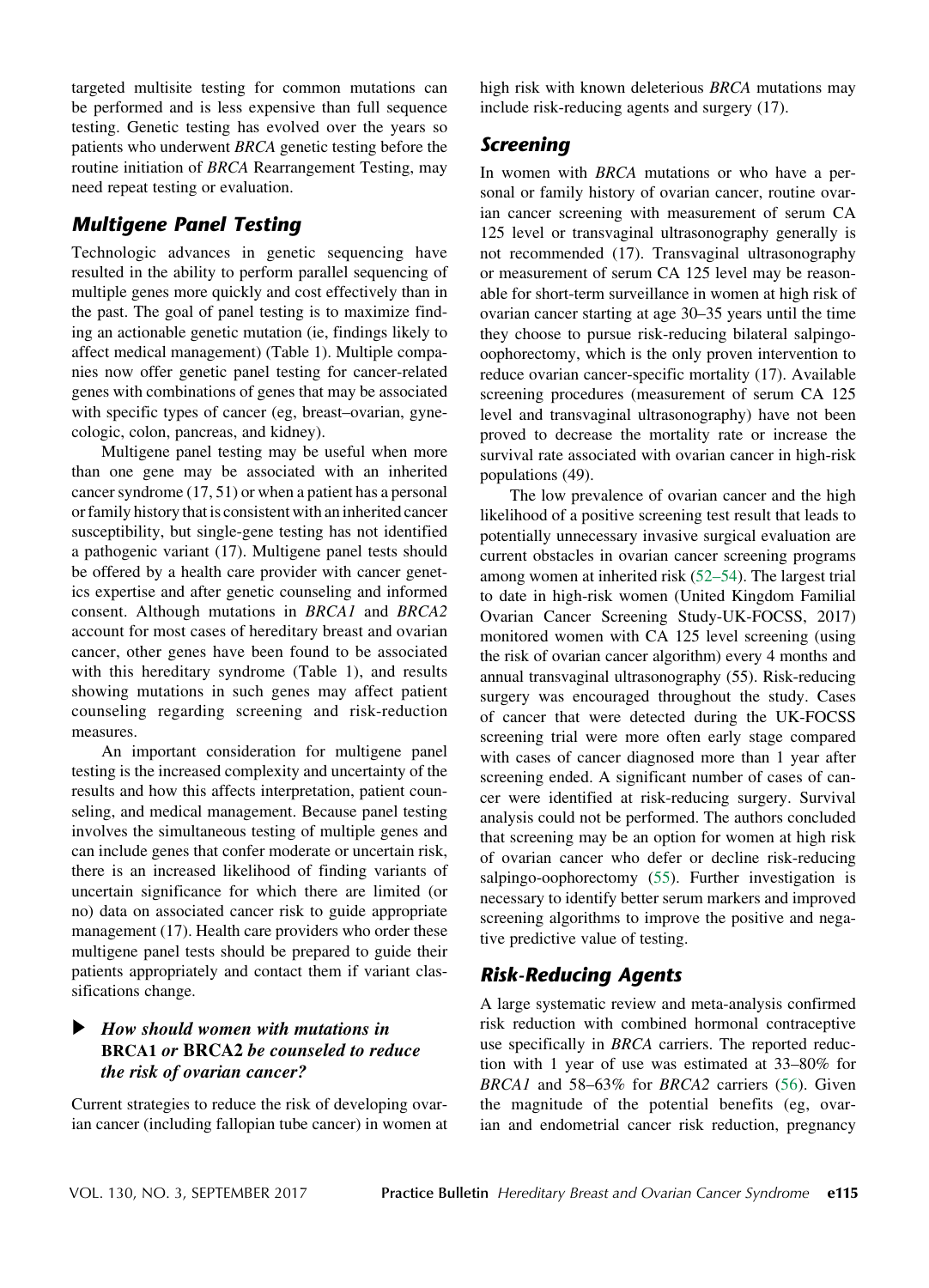prevention, cycle regulation), it is appropriate for women with mutations in *BRCA1* or *BRCA2* to use oral contraceptives if indicated, and use for cancer prophylaxis is reasonable. Although there have been conflicting reports in the literature on the effect of oral contraceptives on breast cancer risk (17), a recent meta-analysis showed no clear increased risk of breast cancer in *BRCA* mutation carriers who used oral contraceptives ([57,](#page-13-14) [58](#page-13-15)).

#### <span id="page-6-0"></span>*Surgical Risk Reduction*

#### **Risk-Reducing Bilateral Salpingooophorectomy**

The most effective ovarian cancer risk-reduction strategy for women with known *BRCA* mutations remains risk-reducing bilateral salpingo-oophorectomy (removal of the ovaries and fallopian tubes in their entirety). Women with *BRCA* mutations or who carry another actionable deleterious mutation predisposing to ovarian cancer should be offered risk-reducing bilateral salpingooophorectomy. The current National Comprehensive Cancer Network guidelines recommend that bilateral salpingo-oophorectomy also be considered for carriers of *BRIP1*, *RAD51C*, and *RAD51D* at ages 45–50 years and that hysterectomy along with bilateral salpingooophorectomy be considered for those with Lynch syndrome (17).

<span id="page-6-2"></span>Meta-analysis results show that risk-reducing bilateral salpingo-oophorectomy reduces the risk of ovarian cancer, fallopian tube cancer, or peritoneal cancer by approximately 80% (hazard ratio, 0.21; 95% CI, 0.12–0.39) in women with known mutations in *BRCA1* or *BRCA2* [\(59](#page-13-16)). In addition, risk-reducing bilateral salpingo-oophorectomy has been shown to decrease overall mortality in women with a *BRCA1* or *BRCA2* mutation ([60–62\)](#page-13-17). Reported adverse effects of riskreducing bilateral salpingo-oophorectomy include symptoms of early menopause (eg, vasomotor symptoms and decreased sexual functioning) and surgery complications (eg, wound infection, bladder perforation, small bowel obstruction, and uterine perforation) (49).

<span id="page-6-10"></span><span id="page-6-3"></span>The timing of risk-reducing bilateral salpingooophorectomy can be individualized based on the particular genetic mutation, the patient's desires for further childbearing, and family history. Typically, risk-reducing salpingo-oophorectomy is recommended at age 35–40 years for *BRCA1* carriers with the highest lifetime risk of ovarian cancer, whereas women with *BRCA2* may consider delaying until age 40–45 years because of later onset of ovarian cancer (17). Ovarian cancer will be diagnosed in less than 2–3% of women with *BRCA1* or *BRCA2* mutations before age 40 years. For women

<span id="page-6-4"></span><span id="page-6-1"></span>with *BRCA1* mutations, the risk of ovarian cancer markedly increases during their 40s, with 10–21% of *BRCA1* mutation carriers developing ovarian cancer by age 50 years. The risk of premenopausal ovarian cancer is much lower in *BRCA2* mutation carriers, with no more than 3% of *BRCA2* mutation carriers developing ovarian cancer by age 50 years (20, [63\)](#page-13-9). Given the different timing of ovarian cancer risk, consideration can be given to counseling patients with *BRCA1* mutations differently than patients with *BRCA2* mutations However, women with *BRCA2* mutations have a 26–34% chance of developing breast cancer by age 50 years (13, 18, 20), and the maximum benefit of removing the ovaries for breast cancer risk reduction is achieved the earlier the ovaries are removed [\(64](#page-13-10), [65](#page-13-11)). Given these issues, the timing of risk-reducing salpingo-oophorectomy should be based on individual patient needs, taking into consideration the woman's desire to preserve fertility or prevent premature surgical menopause with the age-dependent effect of risk-reducing salpingo-oophorectomy on breast cancer and gynecologic cancer risks.

#### <span id="page-6-6"></span><span id="page-6-5"></span>**Bilateral Salpingectomy**

<span id="page-6-9"></span><span id="page-6-8"></span><span id="page-6-7"></span>Bilateral salpingectomy alone in high-risk women is not currently recommended for ovarian cancer risk reduction, although clinical trials are underway (17). There is increasing interest in risk-reducing bilateral salpingectomy as an option for women with *BRCA* mutations. This option is primarily driven by the desire of high-risk women to reduce the risk of ovarian cancer but also to avoid the adverse effects of early menopause that occur with removal of the ovaries. However, bilateral salpingectomy with oophorectomy may have the added benefit of reducing breast cancer risk, which is an important consideration given that many of these high-risk women are often also at increased risk of breast cancer. Population data for women at average risk confirm a marked ovarian cancer risk reduction of up to 65% for those receiving a bilateral salpingectomy [\(66](#page-13-12), [67\)](#page-13-13), but trials are still ongoing for high-risk women. One study created a theoretical model to quantify the potential risk of a staged bilateral salpingectomy followed by a delayed oophorectomy and estimated that the differences in ovarian cancer risk were very small [\(68](#page-14-0)). Thus, in high-risk women who are undergoing tubal sterilization for contraception, bilateral salpingectomy followed by future oophorectomy may be a reasonable option to offer ([69](#page-14-1)). Women at high risk of ovarian cancer should be counseled that the efficacy of bilateral salpingectomy intended solely for ovarian cancer risk reduction remains under evaluation and that bilateral salpingectomy without oophorectomy does not provide added protection against breast cancer.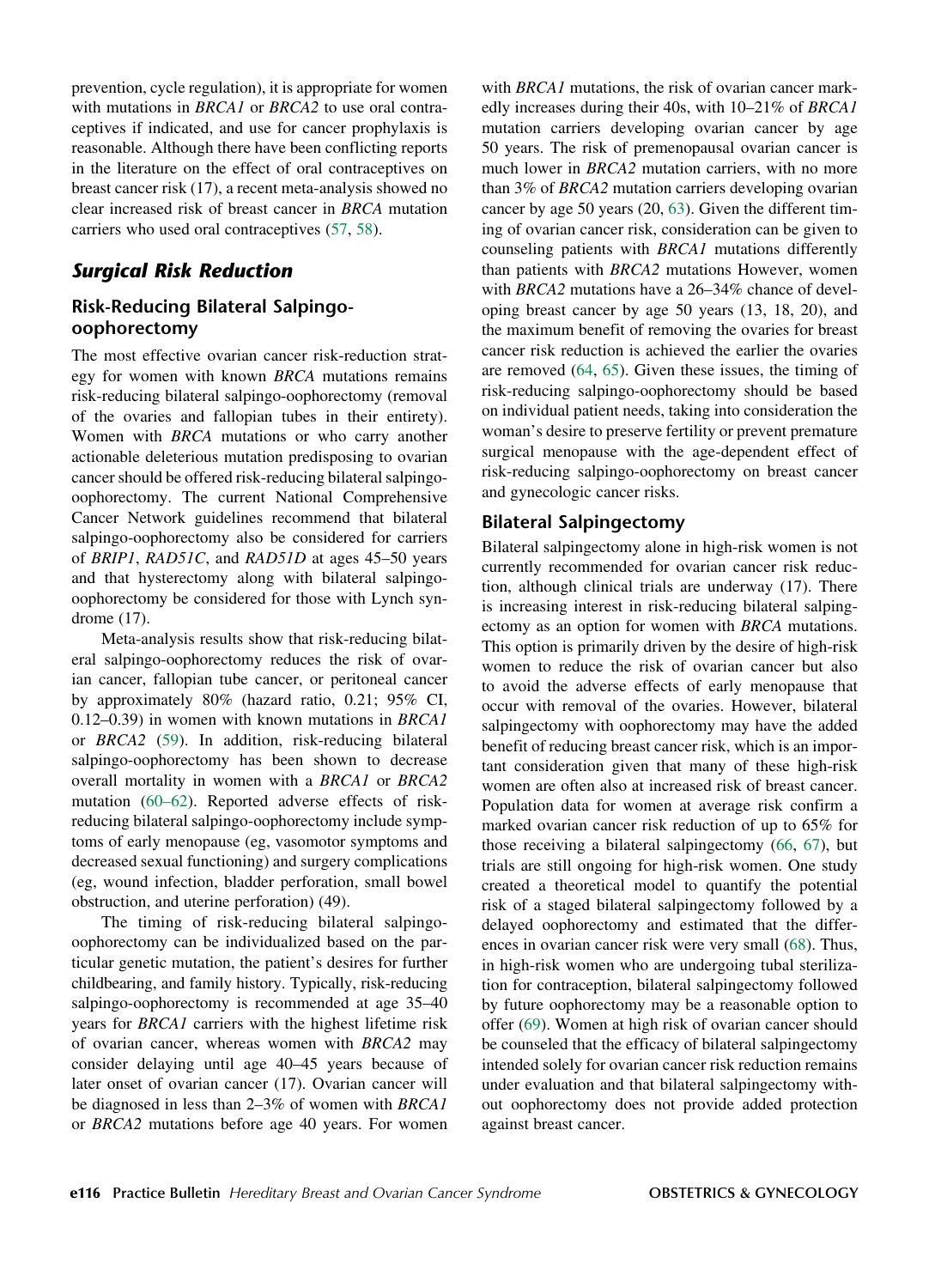#### *How should women with mutations in*  **BRCA1** *or* **BRCA2** *be counseled to reduce the risk of breast cancer?*

Current strategies to reduce the risk of breast cancer in women with known deleterious *BRCA* mutations include increased surveillance with more intensive breast cancer screening, chemoprevention, and surgery.

#### *Screening*

<span id="page-7-3"></span>For women aged 25–29 years with known *BRCA* mutations, recommended breast cancer surveillance includes clinical breast examination every 6–12 months and annual radiographic screening (preferably, magnetic resonance imaging [MRI] with contrast) (17). Magnetic resonance imaging of the breast with contrast is preferred over annual mammography from ages 25–29 years because of evidence of radiation exposure leading to an increased breast cancer risk in European women with *BRCA* mutations who were exposed to mammography before age 30 years [\(70](#page-14-9)), even though this finding was not replicated in a North American cohort [\(71](#page-14-10)). For women aged 30 years and older with known *BRCA* mutations or other actionable breast cancer mutations, recommended breast cancer surveillance includes annual mammography and annual breast MRI with contrast, often alternating every 6 months (17). Magnetic resonance imaging is more sensitive for the detection of breast cancer than mammography, and the combination of MRI, mammography, and clinical breast examination has the highest sensitivity for the detection of breast cancer in high-risk *BRCA* mutation carriers [\(72–74](#page-14-11)).

<span id="page-7-4"></span>Potential adverse effects of intensive breast cancer screening in women with increased familial risk (including *BRCA* mutation carriers) include false-positive test results, unnecessary imaging, unneeded surgeries, discomfort, pain, and anxiety (49). Systematic review evidence shows that compared with mammography, MRI is associated with higher rates of false-positive test results (8.2–14% MRI; 4.6–15% mammography), recall (11% MRI; 3.9% mammography), and unneeded biopsy (25–43% MRI; 27–28% mammography) (49). Reported rates of discomfort, pain, and anxiety do not differ significantly between MRI, mammography, and clinical breast examination (49).

#### *Risk-Reducing Agents*

The risk-reduction agents tamoxifen and raloxifene (in postmenopausal women) may be considered for breast cancer risk-reduction in *BRCA* mutation carriers. Studies have suggested that chemoprevention with tamoxifen may reduce breast cancer risk by approximately 62% <span id="page-7-6"></span>in *BRCA2* mutation carriers [\(75](#page-14-2)). This is similar to the reduction observed in estrogen-positive breast cancer after tamoxifen use among the general population ([76\)](#page-14-3). In contrast, tamoxifen has not been found to reduce the risk of breast cancer among *BRCA1* mutation carriers (75). This likely reflects the lower prevalence (10–24%) of estrogen receptor-positive breast cancer among *BRCA1* mutation carriers; whereas *BRCA2* mutation carriers have tumors that are predominantly (65–79%) estrogen receptor positive (75).

<span id="page-7-7"></span>In a systematic review and meta-analysis of published studies of breast cancer risk-reducing medications, raloxifene was found to reduce invasive breast cancer in women at increased risk, including those with a family history of breast cancer, although none of the trials evaluated breast cancer incidence specifically in women who were *BRCA* mutation carriers ([77\)](#page-14-4). There was a decreased risk of invasive breast cancer over 5 years in women who received raloxifene (relative risk [RR], 0.44; 95% CI, 0.27–0.71]) compared with women randomized to placebo. In the only head-to-head trial in the analysis, tamoxifen was associated with a greater risk reduction than raloxifene (RR of invasive cancer for raloxifene, 1.24; 95% CI, 1.05–1.47). Both medications were associated with a decreased risk of estrogen receptor-positive breast cancer but not estrogen receptor-negative breast cancer (77).

<span id="page-7-5"></span>Commonly reported adverse effects of tamoxifen include vasomotor symptoms and vaginal symptoms (discharge, itching, dryness, and dyspareunia) (77). Tamoxifen also is associated with an increased risk of thromboembolic events (RR, 1.93; 95% CI, 1.41–2.64) and endometrial cancer (RR, 2.13; 95% CI, 1.36–3.32) (77). Reported adverse effects of raloxifene include vasomotor symptoms, leg cramps, dyspareunia, and weight gain  $(77)$ .

Two trials have shown a reduction in breast cancer in postmenopausal high-risk women who use aromatase inhibitors. Neither trial specifically studied women with *BRCA* mutations. Given the protective effects in other at-risk populations, aromatase inhibitors may be an alternative for women who cannot take tamoxifen ([78,](#page-14-5) [79\)](#page-14-6).

#### <span id="page-7-8"></span><span id="page-7-0"></span>*Risk-Reducing Surgery*

#### **Bilateral Mastectomy**

<span id="page-7-2"></span><span id="page-7-1"></span>Women with *BRCA* mutations or who carry another actionable deleterious mutation that is predisposing to breast cancer should be offered risk-reducing bilateral mastectomy. Bilateral mastectomy reduces the risk of breast cancer in *BRCA* mutation carriers by 85–100% depending on the type of mastectomy procedure (49, [80](#page-14-7), [81\)](#page-14-8). The National Comprehensive Cancer Network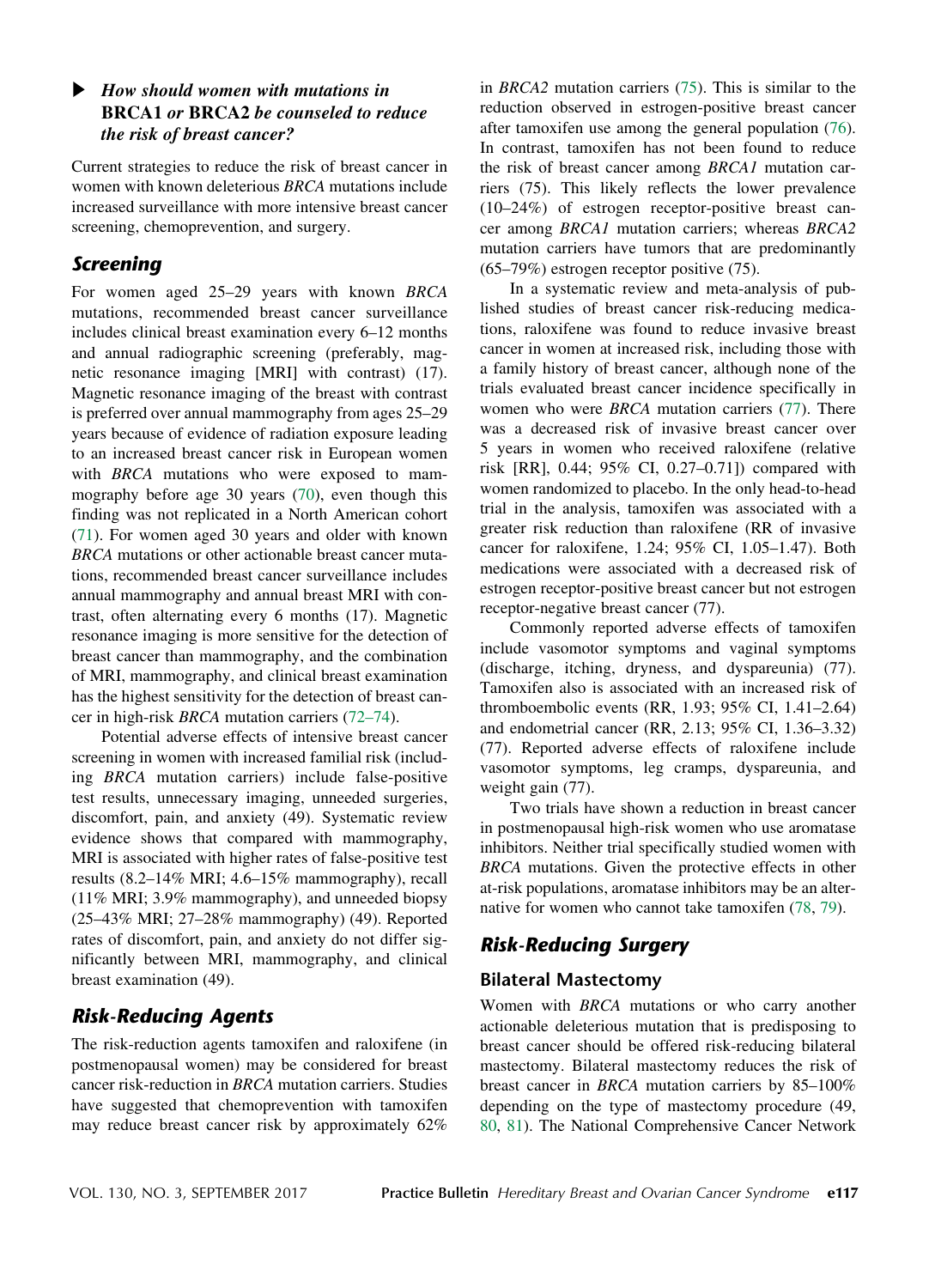and U.S. Preventive Services Task Force recommend discussion of this option with the patient (17, 43). Total mastectomy removes the entire breast tissue, nipple, and areola, whereas a nipple-sparing mastectomy removes all breast tissue except the nipple and areola. There have been no trials that compared the efficacy of the two methods. Consideration of a contralateral prophylactic mastectomy is strongly recommended for *BRCA*mutation carriers with breast cancer, given the 30% risk of contralateral recurrence in the 10 years following initial diagnosis ([82\)](#page-14-14).

<span id="page-8-1"></span><span id="page-8-0"></span>Complete discussion with the patient who is considering prophylactic mastectomy is important and should include the psychosocial effects of mastectomy as well as the short-term and long-term complications [\(83](#page-14-15)). A meta-analysis of four descriptive studies of the effects of risk-reducing mastectomy with or without breast reconstruction found that adverse physical events included a 3–59 % risk of surgical complications (eg, postoperative infection, hematoma, flap necrosis, and failed reconstruction) and a 64–87% risk of postsurgical physical symptoms (eg, pain, numbness, tingling, swelling, and breast hardness) (49). In a retrospective cohort study of the psychosocial effects of risk-reducing bilateral mastectomy after a mean follow-up of 14.5 years, 70% of the 572 participants reported being satisfied with their decision to undergo surgery, and 74% reported decreased anxiety and concern about breast cancer [\(84](#page-14-16)). Commonly reported adverse psychosocial effects include decreased sexual satisfaction and negative body image (49, [85](#page-14-17)).

#### <span id="page-8-3"></span><span id="page-8-2"></span>**Bilateral Salpingo-Oophorectomy**

<span id="page-8-4"></span>Risk-reducing bilateral salpingo-oophorectomy for ovarian cancer prevention may have the added benefit of reducing the risk of breast cancer by 37–100% in *BRCA* mutation carriers (49). In addition, risk-reducing bilateral salpingo-oophorectomy may improve breast cancer outcomes and prevent subsequent ovarian cancer in *BRCA*-positive women with breast cancer ([86,](#page-14-18) [87\)](#page-14-19). The protective effect against breast cancer likely occurs only if patients are premenopausal at the time of risk-reducing bilateral salpingo-oophorectomy (87). In a large 2016 prospective study, premenopausal oophorectomy was associated with prevention of premenopausal breast cancer (before age 50 years) in *BRCA2* mutation carriers (age-adjusted hazard ratio, 0.18; 95% CI, 0.05–0.63) but not in *BRCA1* mutation carriers (age-adjusted hazard ratio, 0.79; 95% CI, 0.55–1.13) [\(88](#page-14-20)).

<span id="page-8-6"></span>However, some researchers have called into question the breast cancer risk reduction from bilateral salpingo-oophorectomy. In one study, by using different analytics and adjusting for cancer at the time of test

and time preceding risk-reducing bilateral salpingooophorectomy, the authors found no decrease in breast cancer risk associated with risk-reducing bilateral salpingo-oophorectomy ([89\)](#page-14-12).

#### <span id="page-8-7"></span>▶ *How should risk-reducing salpingooophorectomy be technically performed? How should surgical specimens be examined?*

For a risk-reducing bilateral salpingo-oophorectomy, all tissue from the ovaries and fallopian tubes should be removed. Thorough visualization of the peritoneal surfaces with pelvic washings should be performed. Complete, serial sectioning of the ovaries and fallopian tubes is necessary, with microscopic examination for occult cancer. The optimal approach will depend on patient and physician preference and the availability of an experienced health care provider to perform adequate staging. Decisions about the surgical approach should be made as part of an informed decision-making process, combining the patient's values and preferences with the knowledge and capability of the surgeon.

The diaphragm, liver, omentum, bowel, paracolic gutters, and appendix should be inspected in the abdomen. The ovaries, fallopian tubes, uterus, bladder serosa, and cul-de-sac should be inspected in the pelvis. Any abnormal areas should undergo biopsy. The ovarian vessels should be isolated and ligated approximately 2 cm proximal to the end of identifiable ovarian tissue to ensure that all ovarian and tubal tissue is completely removed. If a hysterectomy is not being performed, the fallopian tube should be divided at its insertion into the uterine cornu and the ovary removed at the utero–ovarian ligament as close to the uterus as possible. When performing a laparoscopic procedure, to optimize preservation of the ovarian surface epithelium, the specimens can be placed in an endoscopic bag before removal from the abdomen. If gross unsuspected cancer is identified, surgical staging with lymphadenectomy and omentectomy may be performed at the time of risk-reducing surgery, provided appropriate preoperative consent has been obtained. It also is reasonable, however, to await final pathology test results and proceed with definitive surgery in an expeditious manner if cancer is identified. Routine performance of an intraoperative frozen section procedure is discouraged because most malignancies found at risk-reducing salpingo-oophorectomy are occult [\(90](#page-14-13)).

<span id="page-8-9"></span><span id="page-8-8"></span><span id="page-8-5"></span>Complete, serial sectioning of the ovaries and fallopian tubes is necessary, with microscopic examination for occult cancer ([91\)](#page-15-0). Occult, microscopic cancer of the ovary or fallopian tube has been identified in *BRCA1*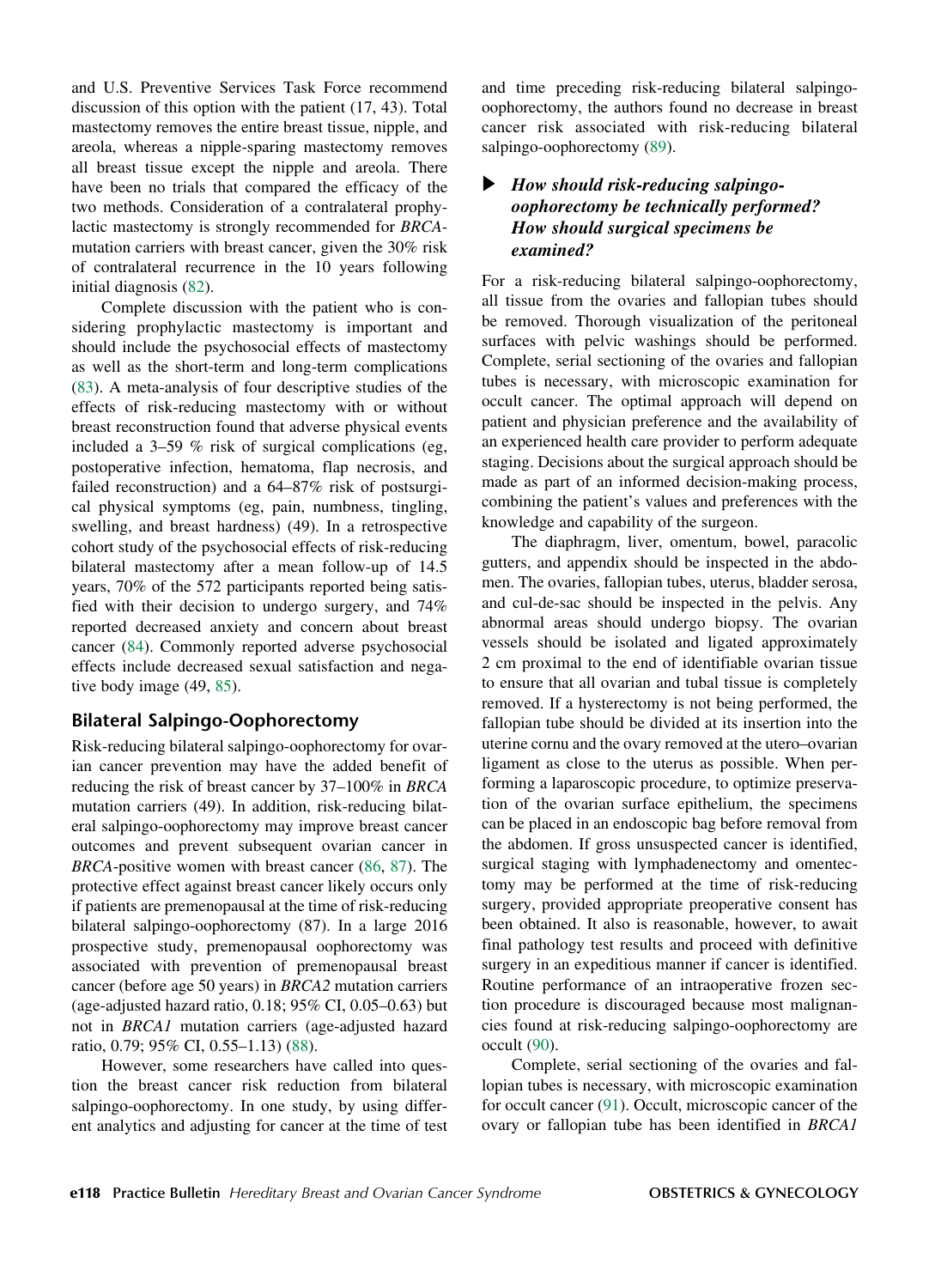<span id="page-9-4"></span>and *BRCA2* mutation carriers undergoing prophylactic risk-reducing salpingo-oophorectomy [\(92–95](#page-15-7)). This is more common in women older than 45 years than in younger women.

Thorough pathology review of the ovaries and the fallopian tubes is critical in order to detect microscopic cancer in these high-risk women. Rather than taking only one or two representative sections from each ovary, the complete ovaries and fallopian tubes should be serially sectioned and evaluated (91). In fact, more cases of microscopic fallopian tube cancer have been detected than microscopic ovarian cancer in the prophylactic riskreducing salpingo-oophorectomy specimens of *BRCA1* and *BRCA2* mutation carriers. Although the tumors identified are microscopic, they are often high grade, and information from the peritoneal lavage may reflect the aggressiveness of the disease [\(96](#page-15-8)). Because occult cancer may be found only through serial sectioning and thorough evaluation of the ovaries and tubes, it is possible that some subsequent primary peritoneal carcinoma actually represents the recurrence of a previously unrecognized occult cancer ([97\)](#page-15-9).

<span id="page-9-9"></span><span id="page-9-8"></span><span id="page-9-7"></span><span id="page-9-6"></span><span id="page-9-5"></span>The decision to perform a concurrent hysterectomy should be individualized. Salpingo-oophorectomy alone confers a significant cancer risk reduction with less surgical risk and shorter postoperative recovery [\(98](#page-15-10), [99](#page-15-11)). However, benefits of hysterectomy include a more simplified hormone therapy strategy (with estrogen only) and the removal of the cornual fallopian tube, which is associated with a theoretical increased risk of cancer [\(100](#page-15-12)). The potentially increased risk of highgrade histology endometrial cancer in *BRCA1* mutations carriers also can be discussed and patient preferences taken into account (38). In addition, hysterectomy may be considered when there are other medical indications for removal of the uterus and cervix. For women taking tamoxifen, hysterectomy may be considered to reduce their endometrial cancer risk ([101,](#page-15-13) [102\)](#page-15-14).

#### <span id="page-9-10"></span>*What follow-up should women with mutations in* **BRCA1** *or* **BRCA2** *receive after risk-reducing salpingo-oophorectomy?*

Women with mutations in *BRCA1* or *BRCA2* who undergo risk-reducing salpingo-oophorectomy by the recommended age of 35–45 years will experience early menopause and the possibility of associated symptoms, and may have long-term health outcomes of heart disease and bone loss. Women who have undergone risk-reducing salpingo-oophorectomy and who are unaffected by breast cancer should be offered hormone therapy to mitigate the effects of early menopause. Patients should be counseled that limited data suggest that use <span id="page-9-12"></span>of estrogen-only or combination hormone therapy for a few years does not significantly diminish the protective effect of risk-reducing bilateral salpingo-oophorectomy on breast cancer risk reduction ([103\)](#page-15-1). However, the effect of long-term hormone therapy on breast cancer risk reduction in the patient who is premenopausal at time of risk-reducing salpingo-oophorectomy is not known. There are only two small studies that have looked at the safety of hormone therapy in this cohort after risk-reducing salpingo-oophorectomy ([104,](#page-15-2) [105\)](#page-15-3).

#### <span id="page-9-0"></span>*What surveillance for primary peritoneal cancer should be performed for women after risk-reducing salpingo-oophorectomy?*

No laboratory or imaging surveillance is recommended for primary peritoneal cancer in women who have undergone risk-reducing salpingo-oophorectomy. The benefit of serum CA 125 measurement or imaging surveillance after risk-reducing salpingo-oophorectomy is not known because peritoneal cancer is relatively uncommon (1–6% cumulative risk for all carriers) (105). Patients should be informed that because screening for primary peritoneal cancer is investigational, there is limited information available regarding the relative risks and benefits. Counseling should include information about symptom awareness and a discussion of the need to continue routine well-women screenings and care.

#### ▶ *How should women with* **BRCA** *mutations be counseled regarding fertility and quality of life?*

<span id="page-9-11"></span><span id="page-9-2"></span><span id="page-9-1"></span>There have been contradictory reports on whether women with *BRCA* mutations, particularly *BRCA1* mutations, without a history of cancer and who have not undergone risk-reducing surgery have an increased incidence of premature menopause [\(106–108](#page-15-4)). Recent evidence suggests that *BRCA1* mutation carriers may have decreased ovarian reserve (as measured by circulating anti-müllerian hormone levels) compared with *BRCA2* carriers and noncarriers [\(109](#page-15-5)). Nevertheless, fertility often is affected because many women with *BRCA* mutations will have breast cancer at a young age and undergo chemotherapy. The recommendation for offering a riskreducing salpingo-oophorectomy by age 35–45 years also limits the fertility window. This warrants a careful discussion with a young *BRCA* carrier to ensure that her fertility needs are met. Those facing a cancer diagnosis or a decision for risk-reducing surgery may be candidates for oocyte or embryo cryopreservation [\(110](#page-15-6)).

<span id="page-9-3"></span>Menopausal symptoms, including hot flushes, sexual discomfort (resulting from vaginal atrophy), and reduced libido are common in women who have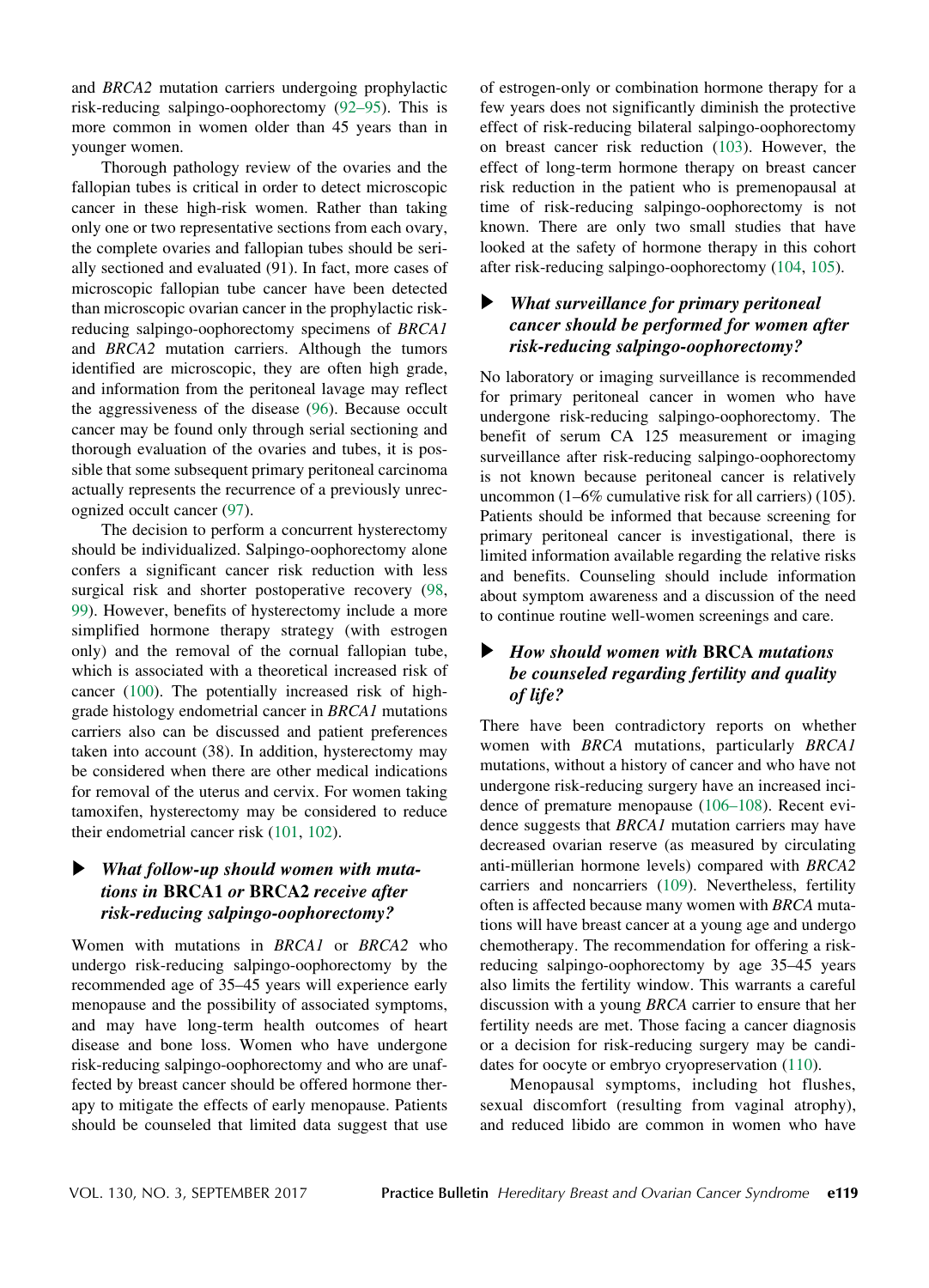undergone risk-reducing salpingo-oophorectomy. For women without a history of breast cancer, hormone therapy can mitigate many of these symptoms. Qualityof-life studies of high-risk women who have undergone risk-reducing salpingo-oophorectomy demonstrate no significant change in their quality of life, except for a subset who report decreased sexual satisfaction (49). *BRCA* mutation carriers may benefit from supportive services, including counseling for sexuality and adjustment [\(111](#page-15-15), [112](#page-15-16)).

#### <span id="page-10-1"></span><span id="page-10-0"></span>*What is the appropriate management for a woman with a strong family history who does not have a documented mutation in* **BRCA1***,*  **BRCA2,** *or other hereditary breast and ovarian cancer-associated gene?*

<span id="page-10-2"></span>Women who have a personal or family history of breast or ovarian cancer but who do not have a documented mutation in *BRCA1*, *BRCA2*, or other hereditary breast or ovarian cancer-associated gene should be managed based on their family history. Preliminary data have suggested that women from families with a history of only breast cancer (but not ovarian cancer) in which no *BRCA* mutation is identified remain at a significantly increased risk of breast cancer, but not ovarian cancer ([113,](#page-15-17) [114](#page-15-18)). Most cases of inherited predisposition to ovarian cancer are caused by pathogenic variants in *BRCA1*, *BRCA2*, or the other hereditary breast and ovarian cancerassociated genes (Table 1), although there may be other less prevalent genes that have not yet been identified [\(115](#page-16-0)). If women were tested before 2009, they may not have had large gene rearrangement testing in the *BRCA* genes (ie, the *BRCA* Rearrangement Test). Furthermore, women tested before 2013 would not have had access to multigene panel testing. For these women, further consultation with a specialist in cancer genetics may help to clarify their residual risk and the need for additional testing. It is important for high-risk individuals to stay in contact with clinicians experienced in the care of women at increased risk of hereditary breast and ovarian cancer, given the continued and rapidly developing research and refinements in testing technology.

## <span id="page-10-4"></span>**Summary of Recommendations**

#### *The following recommendations are based on good and consistent scientific evidence (Level B):*

Genetic counseling is recommended for all women with ovarian epithelial cancer (this includes fallopian tube cancer or primary peritoneal cancer) and for individuals who have a personal or family history of breast cancer or ovarian cancer.

- Women with *BRCA* mutations or who carry another actionable deleterious mutation that is predisposing to breast cancer should be offered risk-reducing bilateral mastectomy.
- Women with *BRCA* mutations or who carry another actionable deleterious mutation predisposing to ovarian cancer should be offered risk-reducing bilateral salpingo-oophorectomy. The timing of risk-reducing bilateral salpingo-oophorectomy can be individualized based on the particular genetic mutation, the patient's desires for future childbearing, and family history. Typically, risk-reducing salpingo-oophorectomy is recommended at age 35–40 years for *BRCA1* carriers with the highest lifetime risk of ovarian cancer, whereas women with *BRCA2* may consider delaying until age 40–45 years because of later onset of ovarian cancer.
- <span id="page-10-3"></span>For a risk-reducing bilateral salpingo-oophorectomy, all tissue from the ovaries and fallopian tubes should be removed. Thorough visualization of the peritoneal surfaces with pelvic washings should be performed. Complete, serial sectioning of the ovaries and fallopian tubes is necessary, with microscopic examination for occult cancer.

#### *The following recommendations are based primarily on consensus and expert opinion (Level C):*

- ▶ Evaluating a patient's risk of hereditary breast and ovarian cancer syndrome should be a routine part of obstetric and gynecologic practice. Initial risk evaluation should include a personal medical history and family history.
- Genetic testing is recommended when the results of a detailed risk assessment that is performed as part of genetic counseling suggest the presence of an inherited cancer syndrome for which specific genes have been identified and when the results of testing are likely to influence medical management.
- The two main genetic testing options for hereditary breast and ovarian cancer syndrome are *BRCA* mutation testing and multigene panel testing that includes both *BRCA* and other genetic mutations. Multigene panel testing may be useful when more than one gene may be associated with an inherited cancer syndrome or when a patient has a personal or family history that is consistent with an inherited cancer susceptibility, but single-gene testing has not identified a pathogenic variant.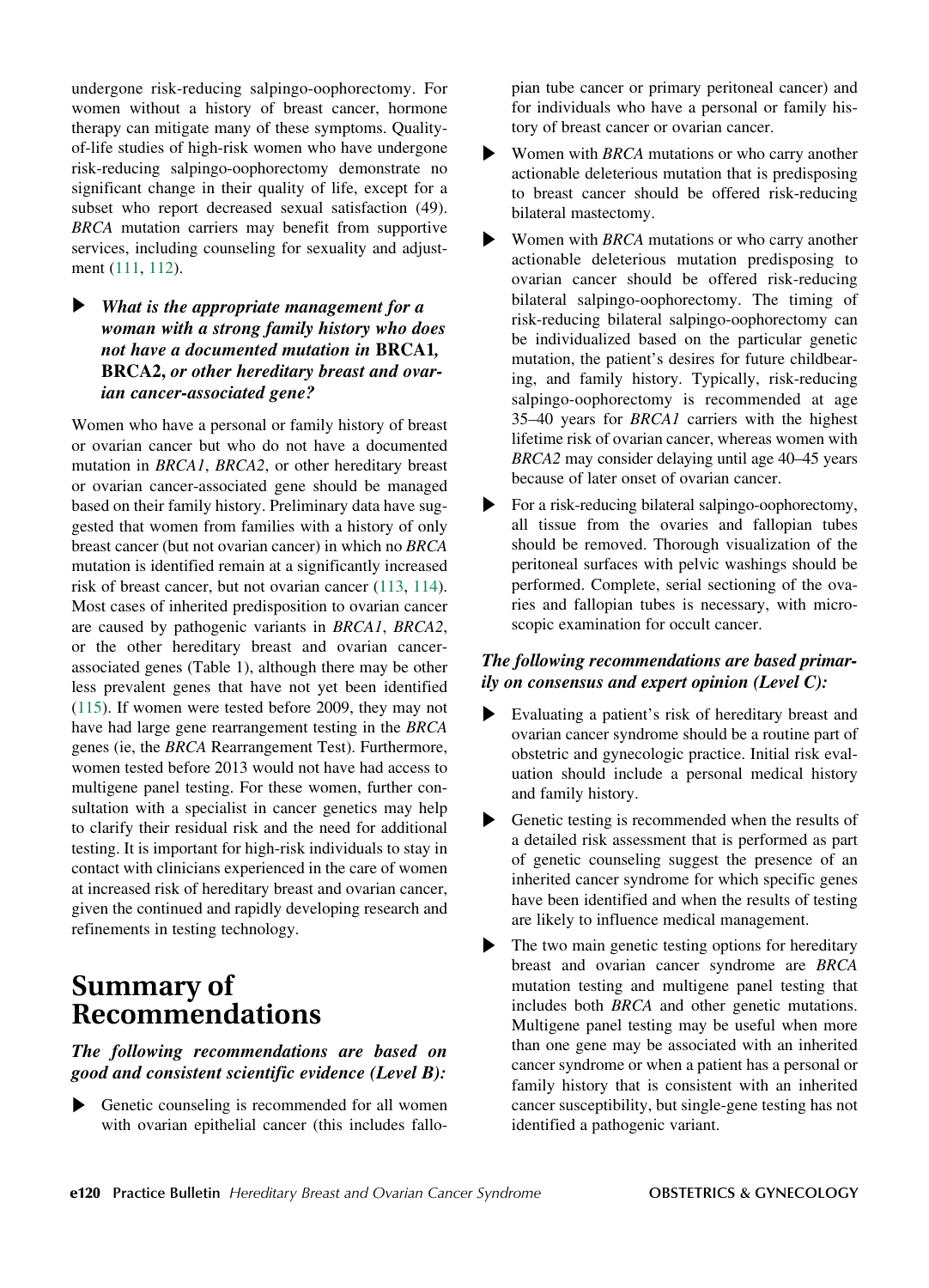- In women with *BRCA* mutations or who have a personal or family history of ovarian cancer, routine ovarian cancer screening with measurement of serum CA 125 level or transvaginal ultrasonography generally is not recommended. Transvaginal ultrasonography or measurement of serum CA 125 level may be reasonable for short-term surveillance in women at high risk of ovarian cancer starting at age 30–35 years until the time they choose to pursue risk-reducing bilateral salpingo-oophorectomy, which is the only proven intervention to reduce ovarian cancer-specific mortality.
- For women aged 25–29 years with known *BRCA* mutations, recommended breast cancer surveillance includes clinical breast examination every 6–12 months and annual radiographic screening (preferably, MRI with contrast).
- For women aged 30 years and older with known *BRCA* mutations or other actionable breast cancer mutations, recommended breast cancer surveillance includes annual mammography and annual breast MRI with contrast, often alternating every 6 months.
- Women who have a personal or family history of breast or ovarian cancer but who do not have a documented mutation in *BRCA1*, *BRCA2*, or other hereditary breast or ovarian cancer-associated gene should be managed based on their family history.

## **References**

- <span id="page-11-0"></span>1. Counseling about genetic testing and communication of genetic test results. Committee Opinion No. 693. American College of Obstetricians and Gynecologists. [Obstet Gynecol 2017;129:e96–101](http://journals.lww.com/greenjournal/Fulltext/2017/04000/Committee_Opinion_No__693___Counseling_About.49.aspx). (Level III)
- <span id="page-11-1"></span>2. Risch HA, McLaughlin JR, Cole DE, Rosen B, Bradley L, Kwan E, et al. Prevalence and penetrance of germline BRCA1 and BRCA2 mutations in a population series of 649 women with ovarian cancer. [Am J Hum Genet](https://www.ncbi.nlm.nih.gov/pubmed/11179017) [2001;68:700–10](https://www.ncbi.nlm.nih.gov/pubmed/11179017). (Level II-3) ⇔
- 3. Pal T, Permuth-Wey J, Betts JA, Krischer JP, Fiorica J, Arango H, et al. BRCA1 and BRCA2 mutations account for a large proportion of ovarian carcinoma cases. [Cancer](https://www.ncbi.nlm.nih.gov/pubmed/16284991) [2005;104:2807–16](https://www.ncbi.nlm.nih.gov/pubmed/16284991). (Level II-3)  $\Leftrightarrow$
- 4. Walsh T, Casadei S, Lee MK, Pennil CC, Nord AS, Thornton AM, et al. Mutations in 12 genes for inherited ovarian, fallopian tube, and peritoneal carcinoma identified by massively parallel sequencing. [Proc Natl Acad](https://www.ncbi.nlm.nih.gov/pubmed/22006311) [Sci U S A 2011;108:18032–7](https://www.ncbi.nlm.nih.gov/pubmed/22006311). (Level III) ⇔
- 5. Pennington KP, Walsh T, Harrell MI, Lee MK, Pennil CC, Rendi MH, et al. Germline and somatic mutations in homologous recombination genes predict platinum response and survival in ovarian, fallopian tube, and peritoneal carcinomas. [Clin Cancer Res 2014;20:764–75.](https://www.ncbi.nlm.nih.gov/pubmed/24240112)  $(Level II-2)$
- <span id="page-11-2"></span>6. Buys SS, Sandbach JF, Gammon A, Patel G, Kidd J, Brown KL, et al. A study of over 35,000 women with breast cancer tested with a 25-gene panel of hereditary cancer genes. [Cancer 2017;123:1721–30.](https://www.ncbi.nlm.nih.gov/pubmed/28085182) (Level II-3)
- <span id="page-11-3"></span>7. Hall JM, Lee MK, Newman B, Morrow JE, Anderson LA, Huey B, et al. Linkage of early-onset familial breast cancer to chromosome 17q21. [Science 1990;250:](https://www.ncbi.nlm.nih.gov/pubmed/2270482) [1684–9](https://www.ncbi.nlm.nih.gov/pubmed/2270482). (Level III)  $\Leftrightarrow$
- <span id="page-11-4"></span>8. Wooster R, Neuhausen SL, Mangion J, Quirk Y, Ford D, Collins N, et al. Localization of a breast cancer susceptibility gene, BRCA2, to chromosome 13q12-13. [Science](https://www.ncbi.nlm.nih.gov/pubmed/8091231) [1994;265:2088–90.](https://www.ncbi.nlm.nih.gov/pubmed/8091231) (Level III) ⇔
- <span id="page-11-5"></span>9. Gudmundsdottir K, Ashworth A. The roles of BRCA1 and BRCA2 and associated proteins in the maintenance of genomic stability. [Oncogene 2006;25:5864–74](https://www.ncbi.nlm.nih.gov/pubmed/16998501). (Level III)  $\Leftrightarrow$
- <span id="page-11-6"></span>10. Venkitaraman AR. Cancer susceptibility and the functions of BRCA1 and BRCA2. [Cell 2002;108:171–82](https://www.ncbi.nlm.nih.gov/pubmed/11832208). (Level III)  $\Leftrightarrow$
- <span id="page-11-7"></span>11. Knudson AG Jr. Mutation and cancer: statistical study of retinoblastoma. [Proc Natl Acad Sci U S A 1971;68:](https://www.ncbi.nlm.nih.gov/pubmed/5279523) [820–3](https://www.ncbi.nlm.nih.gov/pubmed/5279523). (Level III) ⇔
- <span id="page-11-8"></span>12. Whittemore AS, Balise RR, Pharoah PD, Dicioccio RA, Oakley-Girvan I, Ramus SJ, et al. Oral contraceptive use and ovarian cancer risk among carriers of BRCA1 or BRCA2 mutations. [Br J Cancer 2004;91:1911–5](https://www.ncbi.nlm.nih.gov/pubmed/15545966). (Level III)  $\Leftrightarrow$
- <span id="page-11-9"></span>13. Struewing JP, Hartge P, Wacholder S, Baker SM, Berlin M, McAdams M, et al. The risk of cancer associated with specific mutations of BRCA1 and BRCA2 among Ashkenazi Jews. [N Engl J Med 1997;336:1401–8](https://www.ncbi.nlm.nih.gov/pubmed/9145676). (Level II-3)  $\Leftrightarrow$
- <span id="page-11-10"></span>14. Roa BB, Boyd AA, Volcik K, Richards CS. Ashkenazi Jewish population frequencies for common mutations in BRCA1 and BRCA2. [Nat Genet 1996;14:185–7](https://www.ncbi.nlm.nih.gov/pubmed/8841191). (Level III)  $\Leftrightarrow$
- <span id="page-11-11"></span>15. Hall MJ, Reid JE, Burbidge LA, Pruss D, Deffenbaugh AM, Frye C, et al. BRCA1 and BRCA2 mutations in women of different ethnicities undergoing testing for hereditary breast-ovarian cancer [published erratum appears in Cancer 2009;115:2804]. [Cancer](https://www.ncbi.nlm.nih.gov/pubmed/19241424) [2009;115:2222–33.](https://www.ncbi.nlm.nih.gov/pubmed/19241424) (Level II-3) ⇔
- <span id="page-11-12"></span>16. Nanda R, Schumm LP, Cummings S, Fackenthal JD, Sveen L, Ademuyiwa F, et al. Genetic testing in an ethnically diverse cohort of high-risk women: a comparative analysis of BRCA1 and BRCA2 mutations in American families of European and African ancestry. [JAMA](https://www.ncbi.nlm.nih.gov/pubmed/16234499) [2005;294:1925–33.](https://www.ncbi.nlm.nih.gov/pubmed/16234499) (Level II-3) ⇔
- <span id="page-11-13"></span>17. National Comprehensive Cancer Network. Genetic/ familial high risk assessment: breast and ovarian. Version 2.2017. NCCN Clinical Practice Guidelines in Oncology. Fort Washington (PA): NCCN; 2016. (Level III)
- <span id="page-11-14"></span>18. Ford D, Easton DF, Stratton M, Narod S, Goldgar D, Devilee P, et al. Genetic heterogeneity and penetrance analysis of the BRCA1 and BRCA2 genes in breast cancer families. The Breast Cancer Linkage Consortium. [Am J Hum Genet 1998;62:676–89](https://www.ncbi.nlm.nih.gov/pubmed/9497246). (Level II-3) ⇔
- 19. Antoniou A, Pharoah PD, Narod S, Risch HA, Eyfjord JE, Hopper JL, et al. Average risks of breast and ovarian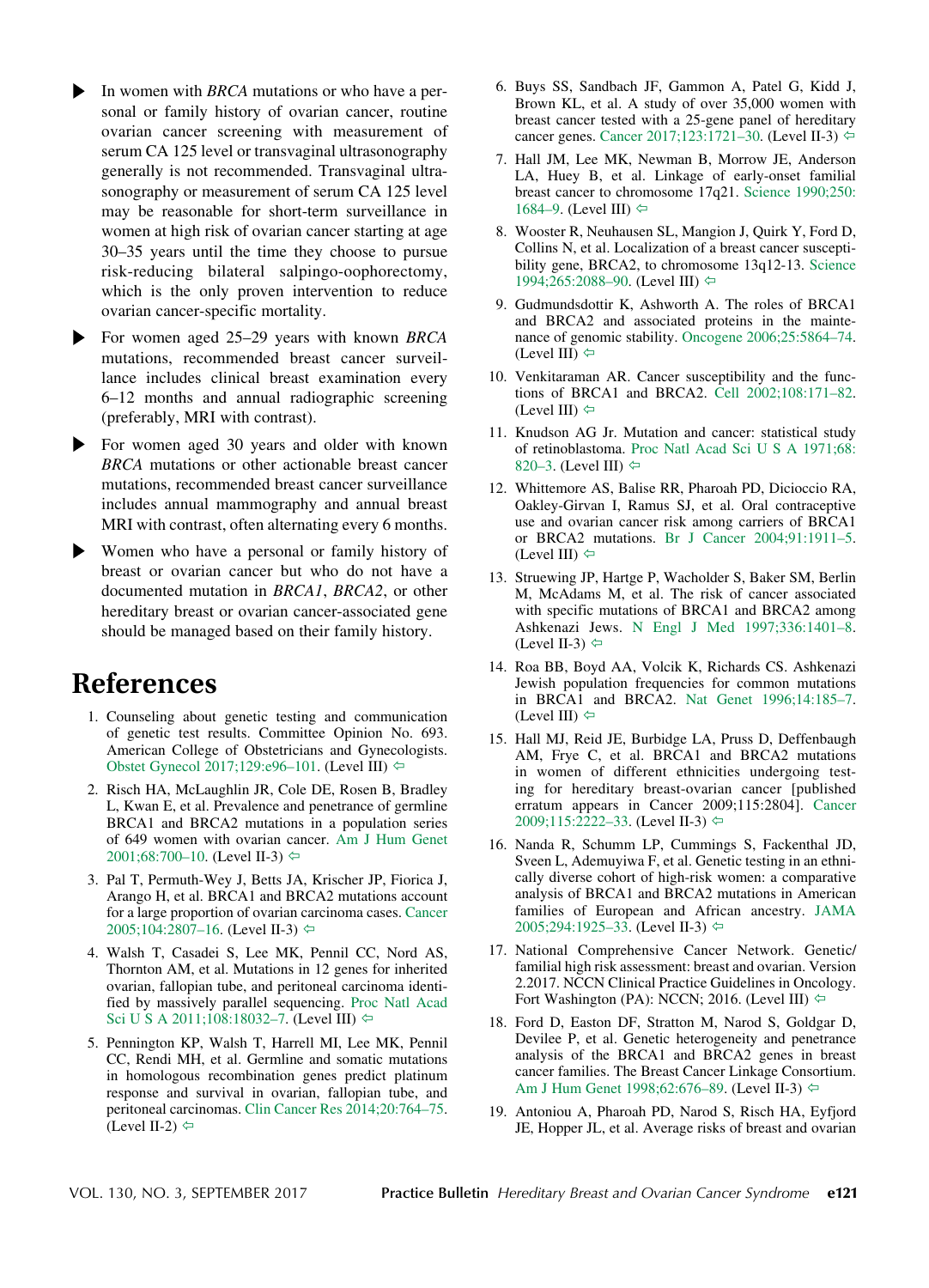cancer associated with BRCA1 or BRCA2 mutations detected in case series unselected for family history: a combined analysis of 22 studies [published erratum appears in Am J Hum Genet 2003;73:709]. [Am J Hum](https://www.ncbi.nlm.nih.gov/pubmed/12677558) [Genet 2003;72:1117–30](https://www.ncbi.nlm.nih.gov/pubmed/12677558). (Meta-Analysis)

- 20. King MC, Marks JH, Mandell JB. Breast and ovarian cancer risks due to inherited mutations in BRCA1 and BRCA2. New York Breast Cancer Study Group. [Science](https://www.ncbi.nlm.nih.gov/pubmed/14576434) [2003;302:643–6](https://www.ncbi.nlm.nih.gov/pubmed/14576434). (Level II-3) ⇔
- <span id="page-12-0"></span>21. Chen S, Parmigiani G. Meta-analysis of BRCA1 and BRCA2 penetrance. [J Clin Oncol 2007;25:1329–33.](https://www.ncbi.nlm.nih.gov/pubmed/17416853) (Meta-Analysis)  $\Leftrightarrow$
- <span id="page-12-1"></span>22. Metcalfe KA, Lynch HT, Ghadirian P, Tung N, Olivotto IA, Foulkes WD, et al. The risk of ovarian cancer after breast cancer in BRCA1 and BRCA2 carriers. [Gynecol](https://www.ncbi.nlm.nih.gov/pubmed/15589605) [Oncol 2005;96:222–6](https://www.ncbi.nlm.nih.gov/pubmed/15589605). (Level II-3)  $\Leftrightarrow$
- <span id="page-12-2"></span>23. Gonzalez-Angulo AM, Timms KM, Liu S, Chen H, Litton JK, Potter J, et al. Incidence and outcome of BRCA mutations in unselected patients with triple receptornegative breast cancer. [Clin Cancer Res 2011;17:1082–9.](https://www.ncbi.nlm.nih.gov/pubmed/21233401) (Level II-3)  $\Leftrightarrow$
- <span id="page-12-3"></span>24. Kurman RJ, Shih I. The origin and pathogenesis of epithelial ovarian cancer: a proposed unifying theory. [Am J](https://www.ncbi.nlm.nih.gov/pubmed/20154587) [Surg Pathol 2010;34:433–43](https://www.ncbi.nlm.nih.gov/pubmed/20154587). (Level III)
- <span id="page-12-4"></span>25. Mehra K, Mehrad M, Ning G, Drapkin R, McKeon FD, Xian W, et al. STICS, SCOUTs and p53 signatures; a new language for pelvic serous carcinogenesis. [Front](https://www.ncbi.nlm.nih.gov/pubmed/21196340) [Biosci \(Elite Ed\) 2011;3:625–34.](https://www.ncbi.nlm.nih.gov/pubmed/21196340) (Level III)
- <span id="page-12-10"></span>26. Berchuck A, Heron KA, Carney ME, Lancaster JM, Fraser EG, Vinson VL, et al. Frequency of germline and somatic BRCA1 mutations in ovarian cancer. [Clin](https://www.ncbi.nlm.nih.gov/pubmed/9796975) [Cancer Res 1998;4:2433–7](https://www.ncbi.nlm.nih.gov/pubmed/9796975). (Level III)
- 27. Boyd J, Sonoda Y, Federici MG, Bogomolniy F, Rhei E, Maresco DL, et al. Clinicopathologic features of BRCA-linked and sporadic ovarian cancer. [JAMA](https://www.ncbi.nlm.nih.gov/pubmed/10807385) [2000;283:2260–5.](https://www.ncbi.nlm.nih.gov/pubmed/10807385) (Level II-3)  $\Leftrightarrow$
- 28. Lakhani SR, Manek S, Penault-Llorca F, Flanagan A, Arnout L, Merrett S, et al. Pathology of ovarian cancers in BRCA1 and BRCA2 carriers. [Clin Cancer Res](https://www.ncbi.nlm.nih.gov/pubmed/15073127) [2004;10:2473–81.](https://www.ncbi.nlm.nih.gov/pubmed/15073127) (Level II-3)  $\Leftrightarrow$
- <span id="page-12-11"></span>29. Crum CP, Drapkin R, Kindelberger D, Medeiros F, Miron A, Lee Y. Lessons from BRCA: the tubal fimbria emerges as an origin for pelvic serous cancer. [Clin Med](https://www.ncbi.nlm.nih.gov/pubmed/17456833) [Res 2007;5:35–44](https://www.ncbi.nlm.nih.gov/pubmed/17456833). (Level III)
- <span id="page-12-12"></span>30. Yates MS, Meyer LA, Deavers MT, Daniels MS, Keeler ER, Mok SC, et al. Microscopic and early-stage ovarian cancers in BRCA1/2 mutation carriers: building a model for early BRCA-associated tumorigenesis. [Cancer Prev](https://www.ncbi.nlm.nih.gov/pubmed/21278312) [Res \(Phila\) 2011;4:463–70](https://www.ncbi.nlm.nih.gov/pubmed/21278312). (Level III)
- <span id="page-12-13"></span>31. Conner JR, Meserve E, Pizer E, Garber J, Roh M, Urban N, et al. Outcome of unexpected adnexal neoplasia discovered during risk reduction salpingo-oophorectomy in women with germ-line BRCA1 or BRCA2 mutations. [Gynecol Oncol 2014;132:280–6](https://www.ncbi.nlm.nih.gov/pubmed/24333842). (Level III)
- <span id="page-12-14"></span>32. Wethington SL, Park KJ, Soslow RA, Kauff ND, Brown CL, Dao F, et al. Clinical outcome of isolated serous tubal intraepithelial carcinomas (STIC). [Int J Gynecol](https://www.ncbi.nlm.nih.gov/pubmed/24172097) [Cancer 2013;23:1603–11](https://www.ncbi.nlm.nih.gov/pubmed/24172097). (Level III)
- <span id="page-12-15"></span>33. Powell CB, Chen LM, McLennan J, Crawford B, Zaloudek C, Rabban JT, et al. Risk-reducing salpingooophorectomy (RRSO) in BRCA mutation carriers: experience with a consecutive series of 111 patients using a standardized surgical-pathological protocol. [Int J](https://www.ncbi.nlm.nih.gov/pubmed/21670699) [Gynecol Cancer 2011;21:846–51](https://www.ncbi.nlm.nih.gov/pubmed/21670699). (Level II-3)
- <span id="page-12-16"></span>34. Zakhour M, Danovitch Y, Lester J, Rimel BJ, Walsh CS, Li AJ, et al. Occult and subsequent cancer incidence following risk-reducing surgery in BRCA mutation carriers. [Gynecol Oncol 2016;143:231–5](https://www.ncbi.nlm.nih.gov/pubmed/27623252). (Level II-3)  $\Leftrightarrow$
- <span id="page-12-17"></span>35. Stadler ZK, Salo-Mullen E, Patil SM, Pietanza MC, Vijai J, Saloustros E, et al. Prevalence of BRCA1 and BRCA2 mutations in Ashkenazi Jewish families with breast and pancreatic cancer. [Cancer 2012;118:493–9.](https://www.ncbi.nlm.nih.gov/pubmed/21598239) (Level II-3)
- <span id="page-12-18"></span>36. Mersch J, Jackson MA, Park M, Nebgen D, Peterson SK, Singletary C, et al. Cancers associated with BRCA1 and BRCA2 mutations other than breast and ovarian [published erratum appears in Cancer 2015;121:2474–5]. [Cancer 2015;121:269–75](https://www.ncbi.nlm.nih.gov/pubmed/25224030). (Level II-3) ⇔
- <span id="page-12-19"></span>37. Segev Y, Iqbal J, Lubinski J, Gronwald J, Lynch HT, Moller P, et al. The incidence of endometrial cancer in women with BRCA1 and BRCA2 mutations: an international prospective cohort study. Hereditary Breast Cancer Study Group. [Gynecol Oncol 2013;130:127–31.](https://www.ncbi.nlm.nih.gov/pubmed/23562522) (Level II-2)  $\Leftrightarrow$
- <span id="page-12-20"></span>38. Shu CA, Pike MC, Jotwani AR, Friebel TM, Soslow RA, Levine DA, et al. Uterine cancer after risk-reducing salpingo-oophorectomy without hysterectomy in women with BRCA mutations. [JAMA Oncol 2016;2:1434–40.](https://www.ncbi.nlm.nih.gov/pubmed/27367496) (Level II-3)  $\Leftrightarrow$
- <span id="page-12-5"></span>39. Hereditary cancer syndromes and risk assessment. Committee Opinion No. 634. American College of Obstetricians and Gynecologists. [Obstet Gynecol 2015;](http://journals.lww.com/greenjournal/pages/articleviewer.aspx?year=2015&issue=06000&article=00057&type=abstract) [125:1538–43.](http://journals.lww.com/greenjournal/pages/articleviewer.aspx?year=2015&issue=06000&article=00057&type=abstract) (Level III)  $\Leftrightarrow$
- <span id="page-12-6"></span>40. Lu KH, Wood ME, Daniels M, Burke C, Ford J, Kauff ND, et al. American Society of Clinical Oncology Expert Statement: collection and use of a cancer family history for oncology providers. American Society of Clinical Oncology. [J Clin Oncol 2014;32:833–40.](https://www.ncbi.nlm.nih.gov/pubmed/24493721) (Level III)
- <span id="page-12-7"></span>41. Hampel H, Bennett RL, Buchanan A, Pearlman R, Wiesner GL. A practice guideline from the American College of Medical Genetics and Genomics and the National Society of Genetic Counselors: referral indications for cancer predisposition assessment. Guideline Development Group, American College of Medical Genetics and Genomics Professional Practice and Guidelines Committee and National Society of Genetic Counselors Practice Guidelines Committee. [Genet Med](https://www.ncbi.nlm.nih.gov/pubmed/25394175) [2015;17:70–87.](https://www.ncbi.nlm.nih.gov/pubmed/25394175) (Level III) ⇔
- <span id="page-12-8"></span>42. Lancaster JM, Powell CB, Chen LM, Richardson DL. Society of Gynecologic Oncology statement on risk assessment for inherited gynecologic cancer predispositions. SGO Clinical Practice Committee [published erratum appears in Gynecol Oncol 2015;138:765]. [Gynecol](https://www.ncbi.nlm.nih.gov/pubmed/25238946) [Oncol 2015;136:3–7](https://www.ncbi.nlm.nih.gov/pubmed/25238946). (Level III)
- <span id="page-12-9"></span>43. Moyer VA. Risk assessment, genetic counseling, and genetic testing for BRCA-related cancer in women: U.S. Preventive Services Task Force recommendation statement. U.S. Preventive Services Task Force. [Ann Intern](https://www.ncbi.nlm.nih.gov/pubmed/24366376) [Med 2014;160:271–81](https://www.ncbi.nlm.nih.gov/pubmed/24366376). (Level III)  $\Leftrightarrow$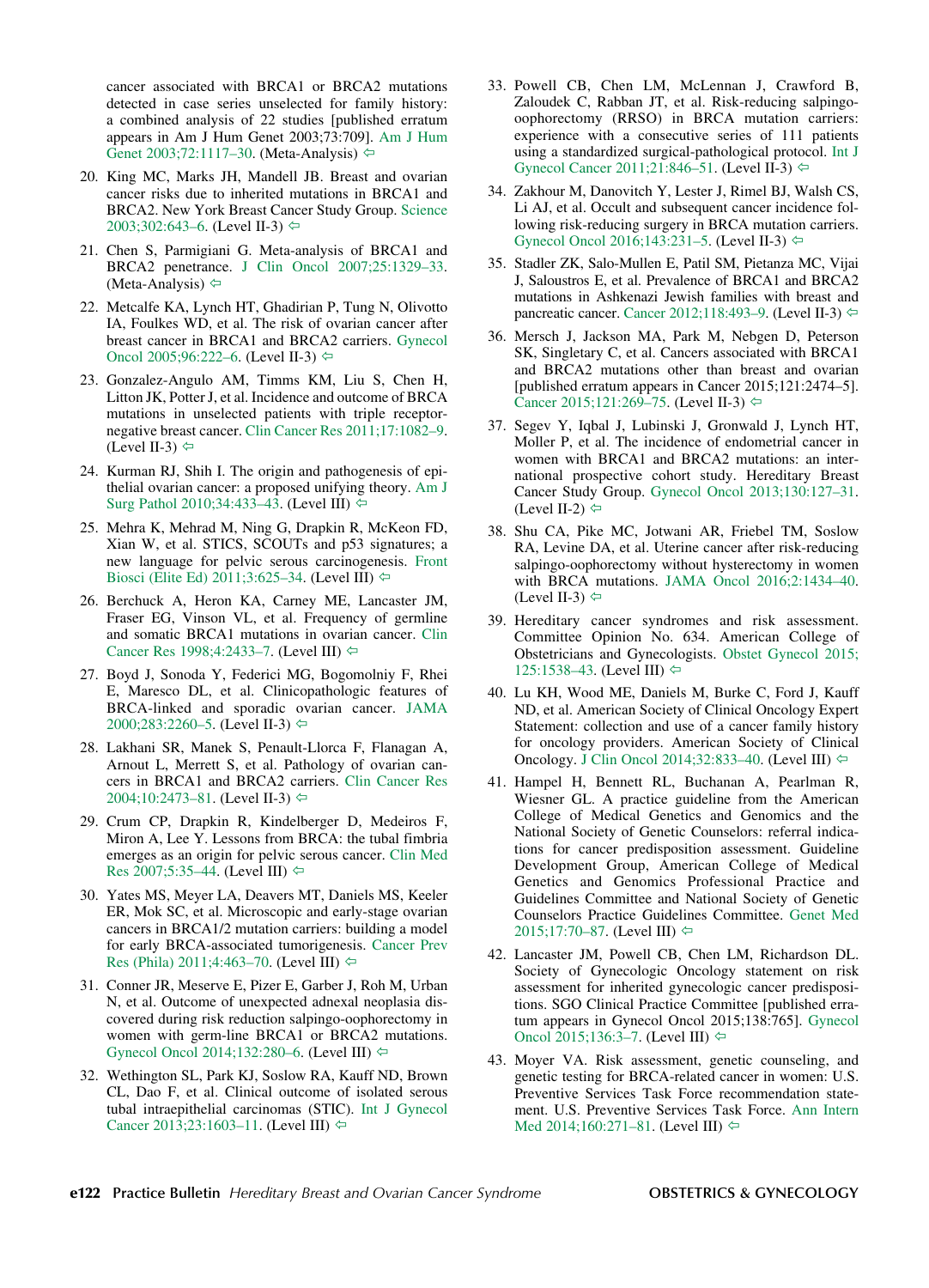- <span id="page-13-0"></span>44. Berry DA, Parmigiani G, Sanchez J, Schildkraut J, Winer E. Probability of carrying a mutation of breast-ovarian cancer gene BRCA1 based on family history. [J Natl](https://www.ncbi.nlm.nih.gov/pubmed/9017003) [Cancer Inst 1997;89:227–38.](https://www.ncbi.nlm.nih.gov/pubmed/9017003) (Level III)
- 45. Antoniou AC, Cunningham AP, Peto J, Evans DG, Lalloo F, Narod SA, et al. The BOADICEA model of genetic susceptibility to breast and ovarian cancers: updates and extensions [published erratum appears in Br J Cancer 2008;98:2015]. [Br J Cancer 2008;98:1457–66.](https://www.ncbi.nlm.nih.gov/pubmed/18349832) (Level III)  $\Leftrightarrow$
- 46. Tyrer J, Duffy SW, Cuzick J. A breast cancer prediction model incorporating familial and personal risk factors [published erratum appears in Stat Med 2005;24:156]. [Stat Med 2004;23:1111–30.](https://www.ncbi.nlm.nih.gov/pubmed/15057881) (Level III)
- <span id="page-13-1"></span>47. Rosner BA, Colditz GA, Webb PM, Hankinson SE. Mathematical models of ovarian cancer incidence. Epidemiology 2005;16:508-15. (Level II-2)  $\Leftrightarrow$
- <span id="page-13-2"></span>48. Pfeiffer RM, Park Y, Kreimer AR, Lacey JV Jr, Pee D, Greenlee RT, et al. Risk prediction for breast, endometrial, and ovarian cancer in white women aged 50 y or older: derivation and validation from populationbased cohort studies. [PLoS Med 2013;10:e1001492.](https://www.ncbi.nlm.nih.gov/pubmed/23935463) (Level II-2)  $\Leftrightarrow$
- <span id="page-13-3"></span>49. Nelson HD, Fu R, Goddard K, Mitchell JP, Okinaka-Hu L, Pappas M, et al. Risk assessment, genetic counseling, and genetic testing for BRCA-related cancer: systematic review to update the U.S. Preventive Services Task Force recommendation. Evidence Synthesis No. 101. [AHRQ Publication No. 12-05164-EF-1](https://www.ncbi.nlm.nih.gov/books/NBK179201/). Rockville (MD): Agency for Healthcare Research and Quality; 2013. (Systematic Review)  $\Leftrightarrow$
- <span id="page-13-5"></span>50. Genetic Information Nondiscrimination Act, Pub. L. No. 110-233, 122 Stat. 881 (2008). Available at: [https://www.gpo.gov/fdsys/pkg/PLAW-110publ233/](https://www.gpo.gov/fdsys/pkg/PLAW-110publ233/pdf/PLAW-110publ233.pdf) [pdf/PLAW-110publ233.pdf](https://www.gpo.gov/fdsys/pkg/PLAW-110publ233/pdf/PLAW-110publ233.pdf). Retrieved May 19, 2017. (Level III)  $\Leftrightarrow$
- <span id="page-13-4"></span>51. Robson ME, Bradbury AR, Arun B, Domchek SM, Ford JM, Hampel HL, et al. American Society of Clinical Oncology Policy Statement update: genetic and genomic testing for cancer susceptibility. [J Clin Oncol](https://www.ncbi.nlm.nih.gov/pubmed/26324357) [2015;33:3660–7](https://www.ncbi.nlm.nih.gov/pubmed/26324357). (Level III) ⇔
- <span id="page-13-6"></span>52. Stirling D, Evans DG, Pichert G, Shenton A, Kirk EN, Rimmer S, et al. Screening for familial ovarian cancer: failure of current protocols to detect ovarian cancer at an early stage according to the international Federation of gynecology and obstetrics system. [J Clin Oncol](https://www.ncbi.nlm.nih.gov/pubmed/16110018) [2005;23:5588–96.](https://www.ncbi.nlm.nih.gov/pubmed/16110018) (Level II-3) ⇔
- 53. Oei AL, Massuger LF, Bulten J, Ligtenberg MJ, Hoogerbrugge N, de Hullu JA. Surveillance of women at high risk for hereditary ovarian cancer is inefficient. [Br J](https://www.ncbi.nlm.nih.gov/pubmed/16495917) [Cancer 2006;94:814–9](https://www.ncbi.nlm.nih.gov/pubmed/16495917). (Level II-3) ⇔
- 54. Olivier RI, Lubsen-Brandsma MA, Verhoef S, van Beurden M. CA125 and transvaginal ultrasound monitoring in high-risk women cannot prevent the diagnosis of advanced ovarian cancer. [Gynecol Oncol 2006;100:](https://www.ncbi.nlm.nih.gov/pubmed/16188302) [20–6](https://www.ncbi.nlm.nih.gov/pubmed/16188302). (Level II-3)  $\Leftrightarrow$
- <span id="page-13-7"></span>55. Rosenthal AN, Fraser LSM, Philpott S, Manchanda R, Burnell M, Badman P, et al. Evidence of stage shift in women diagnosed with ovarian cancer during phase

II of the United Kingdom Familial Ovarian Cancer Screening Study. United Kingdom Familial Ovarian Cancer Screening Study collaborators. [J Clin Oncol](https://www.ncbi.nlm.nih.gov/pubmed/28240969) [2017;35:1411–20](https://www.ncbi.nlm.nih.gov/pubmed/28240969). (Level II-3) ⇔

- <span id="page-13-8"></span>56. Friebel TM, Domchek SM, Rebbeck TR. Modifiers of cancer risk in BRCA1 and BRCA2 mutation carriers: systematic review and meta-analysis [published erratum appears in J Natl Cancer Inst 2014;106:dju235]. [J Natl](https://www.ncbi.nlm.nih.gov/pubmed/24824314) [Cancer Inst 2014;106:dju091.](https://www.ncbi.nlm.nih.gov/pubmed/24824314) (Systematic Review and Meta-Analysis) ⇔
- <span id="page-13-14"></span>57. Iodice S, Barile M, Rotmensz N, Feroce I, Bonanni B, Radice P, et al. Oral contraceptive use and breast or ovarian cancer risk in BRCA1/2 carriers: a meta-analysis. [Eur](https://www.ncbi.nlm.nih.gov/pubmed/20537530) [J Cancer 2010;46:2275–84.](https://www.ncbi.nlm.nih.gov/pubmed/20537530) (Meta-Analysis)
- <span id="page-13-15"></span>58. Moorman PG, Havrilesky LJ, Gierisch JM, Coeytaux RR, Lowery WJ, Peragallo Urrutia R, et al. Oral contraceptives and risk of ovarian cancer and breast cancer among high-risk women: a systematic review and metaanalysis. [J Clin Oncol 2013;31:4188–98.](https://www.ncbi.nlm.nih.gov/pubmed/24145348) (Systematic Review and Meta-Analysis)
- <span id="page-13-16"></span>59. Rebbeck TR, Kauff ND, Domchek SM. Meta-analysis of risk reduction estimates associated with risk-reducing salpingo-oophorectomy in BRCA1 or BRCA2 mutation carriers. [J Natl Cancer Inst 2009;101:80–7](https://www.ncbi.nlm.nih.gov/pubmed/19141781). (Meta-analysis)  $\Leftrightarrow$
- <span id="page-13-17"></span>60. Domchek SM, Friebel TM, Neuhausen SL, Wagner T, Evans G, Isaacs C, et al. Mortality after bilateral salpingo-oophorectomy in BRCA1 and BRCA2 mutation carriers: a prospective cohort study. [Lancet Oncol](https://www.ncbi.nlm.nih.gov/pubmed/16510331) [2006;7:223–9.](https://www.ncbi.nlm.nih.gov/pubmed/16510331) (Level II-2) ⇔
- 61. Domchek SM, Friebel TM, Singer CF, Evans DG, Lynch HT, Isaacs C, et al. Association of risk-reducing surgery in BRCA1 or BRCA2 mutation carriers with cancer risk and mortality. JAMA 2010;304:967-75. (Level II-2)  $\Leftrightarrow$
- 62. Finch AP, Lubinski J, Moller P, Singer CF, Karlan B, Senter L, et al. Impact of oophorectomy on cancer incidence and mortality in women with a BRCA1 or BRCA2 mutation. [J Clin Oncol 2014;32:1547–53](https://www.ncbi.nlm.nih.gov/pubmed/24567435). (Level II-3)
- <span id="page-13-9"></span>63. Satagopan JM, Boyd J, Kauff ND, Robson M, Scheuer L, Narod S, et al. Ovarian cancer risk in Ashkenazi Jewish carriers of BRCA1 and BRCA2 mutations. [Clin Cancer](https://www.ncbi.nlm.nih.gov/pubmed/12473589) [Res 2002;8:3776–81](https://www.ncbi.nlm.nih.gov/pubmed/12473589). (Level II-3) ⇔
- <span id="page-13-10"></span>64. Rebbeck TR, Lynch HT, Neuhausen SL, Narod SA, Van't Veer L, Garber JE, et al. Prophylactic oophorectomy in carriers of BRCA1 or BRCA2 mutations. Prevention and Observation of Surgical End Points Study Group. [N Engl](https://www.ncbi.nlm.nih.gov/pubmed/12023993) [J Med 2002;346:1616–22](https://www.ncbi.nlm.nih.gov/pubmed/12023993). (Level II-2)
- <span id="page-13-11"></span>65. Eisen A, Lubinski J, Klijn J, Moller P, Lynch HT, Offit K, et al. Breast cancer risk following bilateral oophorectomy in BRCA1 and BRCA2 mutation carriers: an international case-control study. [J Clin Oncol](https://www.ncbi.nlm.nih.gov/pubmed/16234515) [2005;23:7491–6.](https://www.ncbi.nlm.nih.gov/pubmed/16234515) (Level II-2)
- <span id="page-13-12"></span>66. Falconer H, Yin L, Gronberg H, Altman D. Ovarian cancer risk after salpingectomy: a nationwide population-based study. [J Natl Cancer Inst 2015;107](https://www.ncbi.nlm.nih.gov/pubmed/25628372). (Level II-2)  $\Leftrightarrow$
- <span id="page-13-13"></span>67. Lessard-Anderson CR, Handlogten KS, Molitor RJ, Dowdy SC, Cliby WA, Weaver AL, et al. Effect of tubal sterilization technique on risk of serous epithelial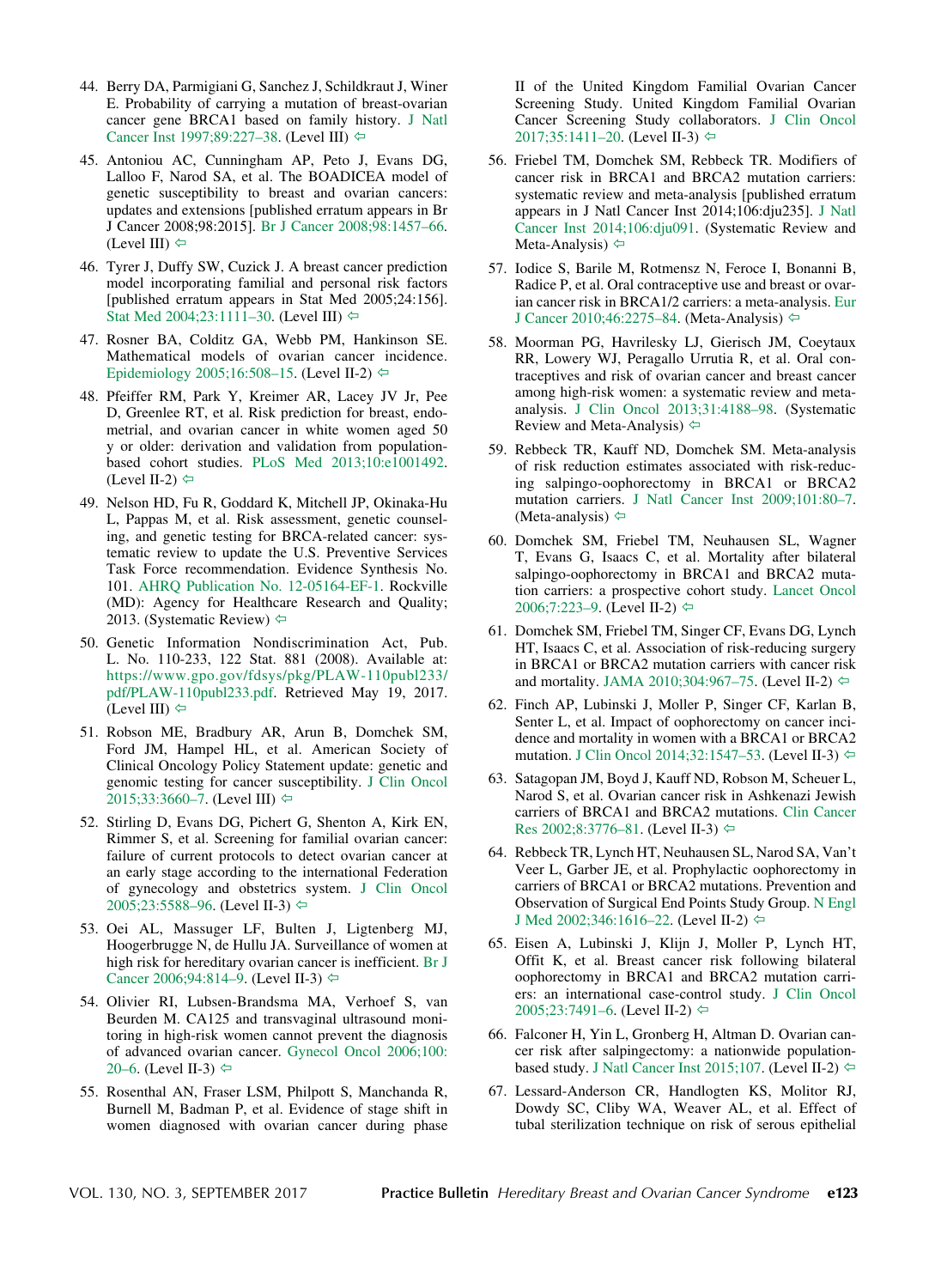ovarian and primary peritoneal carcinoma. [Gynecol](https://www.ncbi.nlm.nih.gov/pubmed/25316178)  [Oncol 2014;135:423–7](https://www.ncbi.nlm.nih.gov/pubmed/25316178). (Level II-2)  $\Leftrightarrow$ 

- <span id="page-14-0"></span>68. Harmsen MG, IntHout J, Arts-de Jong M, Hoogerbrugge N, Massuger LF, Hermens RP, et al. Salpingectomy with delayed oophorectomy in BRCA1/2 mutation carriers: estimating ovarian cancer risk. [Obstet Gynecol](http://journals.lww.com/greenjournal/fulltext/2016/06000/Salpingectomy_With_Delayed_Oophorectomy_in_BRCA1_2.11.aspx) [2016;127:1054–63](http://journals.lww.com/greenjournal/fulltext/2016/06000/Salpingectomy_With_Delayed_Oophorectomy_in_BRCA1_2.11.aspx). (Level III)  $\Leftrightarrow$
- <span id="page-14-1"></span>69. Society of Gynecologic Oncology. Salpingectomy for ovarian cancer prevention. [SGO Clinical Practice](https://www.sgo.org/clinical-practice/guidelines/sgo-clinical-practice-statement-salpingectomy-for-ovarian-cancer-prevention/) [Statement. Chicago \(IL\): SGO; 2013.](https://www.sgo.org/clinical-practice/guidelines/sgo-clinical-practice-statement-salpingectomy-for-ovarian-cancer-prevention/) (Level III) ⇔
- <span id="page-14-9"></span>70. Pijpe A, Andrieu N, Easton DF, Kesminiene A, Cardis E, Nogues C, et al. Exposure to diagnostic radiation and risk of breast cancer among carriers of BRCA1/2 mutations: retrospective cohort study (GENE-RAD-RISK). [BMJ 2012;345:e5660](https://www.ncbi.nlm.nih.gov/pubmed/22956590). (Level II-2) ⇔
- <span id="page-14-10"></span>71. Giannakeas V, Lubinski J, Gronwald J, Moller P, Armel S, Lynch HT, et al. Mammography screening and the risk of breast cancer in BRCA1 and BRCA2 mutation carriers: a prospective study. [Breast Cancer Res Treat](https://www.ncbi.nlm.nih.gov/pubmed/25082516) [2014;147:113–8](https://www.ncbi.nlm.nih.gov/pubmed/25082516). (Level II-3) ⇔
- <span id="page-14-11"></span>72. Warner E, Plewes DB, Hill KA, Causer PA, Zubovits JT, Jong RA, et al. Surveillance of BRCA1 and BRCA2 mutation carriers with magnetic resonance imaging, ultrasound, mammography, and clinical breast examination. JAMA 2004;292:1317-25. (Level II-3)  $\Leftrightarrow$
- 73. Stoutjesdijk MJ, Boetes C, Jager GJ, Beex L, Bult P, Hendriks JH, et al. Magnetic resonance imaging and mammography in women with a hereditary risk of breast cancer. [J Natl Cancer Inst 2001;93:1095–102.](https://www.ncbi.nlm.nih.gov/pubmed/11459871) (Level II-2)  $\Leftrightarrow$
- 74. Kriege M, Brekelmans CT, Boetes C, Besnard PE, Zonderland HM, Obdeijn IM, et al. Efficacy of MRI and mammography for breast-cancer screening in women with a familial or genetic predisposition. Magnetic Resonance Imaging Screening Study Group. [N Engl J](https://www.ncbi.nlm.nih.gov/pubmed/15282350) [Med 2004;351:427–37](https://www.ncbi.nlm.nih.gov/pubmed/15282350). (Level II-3)
- <span id="page-14-2"></span>75. King MC, Wieand S, Hale K, Lee M, Walsh T, Owens K, et al. Tamoxifen and breast cancer incidence among women with inherited mutations in BRCA1 and BRCA2: National Surgical Adjuvant Breast and Bowel Project (NSABP-P1) Breast Cancer Prevention Trial. National Surgical Adjuvant Breast and Bowel Project. [JAMA](https://www.ncbi.nlm.nih.gov/pubmed/11710890) [2001;286:2251–6.](https://www.ncbi.nlm.nih.gov/pubmed/11710890) (Level I)
- <span id="page-14-3"></span>76. Fisher B, Costantino JP, Wickerham DL, Redmond CK, Kavanah M, Cronin WM, et al. Tamoxifen for prevention of breast cancer: report of the National Surgical Adjuvant Breast and Bowel Project P-1 Study. [J Natl](https://www.ncbi.nlm.nih.gov/pubmed/9747868) [Cancer Inst 1998;90:1371–88](https://www.ncbi.nlm.nih.gov/pubmed/9747868). (Level I) ⇔
- <span id="page-14-4"></span>77. Nelson HD, Smith ME, Griffin JC, Fu R. Use of medications to reduce risk for primary breast cancer: a systematic review for the U.S. Preventive Services Task Force. [Ann](https://www.ncbi.nlm.nih.gov/pubmed/23588749) [Intern Med 2013;158:604–14](https://www.ncbi.nlm.nih.gov/pubmed/23588749). (Systematic Review)  $\Leftrightarrow$
- <span id="page-14-5"></span>78. Cuzick J, Sestak I, Forbes JF, Dowsett M, Knox J, Cawthorn S, et al. Anastrozole for prevention of breast cancer in high-risk postmenopausal women (IBIS-II): an international, double-blind, randomised placebo-controlled trial. IBIS-II investigators [published erratum appears in Lancet.2014;383:1040]. [Lancet 2014;383:1041–8.](https://www.ncbi.nlm.nih.gov/pubmed/24333009) (Level I)  $\Leftrightarrow$
- <span id="page-14-6"></span>79. Goss PE, Ingle JN, Ales-Martinez JE, Cheung AM, Chlebowski RT, Wactawski-Wende J, et al. Exemestane for breast-cancer prevention in postmenopausal women. NCIC CTG MAP.3 Study Investigators [published erratum appears in N Engl J Med 2011;365:1361]. [N Engl J Med 2011;364:2381–91.](https://www.ncbi.nlm.nih.gov/pubmed/21639806) (Level I) ⇔
- <span id="page-14-7"></span>80. Meijers-Heijboer H, van Geel B, van Putten WL, Henzen-Logmans SC, Seynaeve C, Menke-Pluymers MB, et al. Breast cancer after prophylactic bilateral mastectomy in women with a BRCA1 or BRCA2 mutation. [N Engl J Med 2001;345:159–64](https://www.ncbi.nlm.nih.gov/pubmed/11463009). (Level II-2) ⇔
- <span id="page-14-8"></span>81. Hartmann LC, Sellers TA, Schaid DJ, Frank TS, Soderberg CL, Sitta DL, et al. Efficacy of bilateral prophylactic mastectomy in BRCA1 and BRCA2 gene mutation carriers. [J Natl Cancer Inst 2001;93:1633–7](https://www.ncbi.nlm.nih.gov/pubmed/11698567). (Level II-3)  $\Leftrightarrow$
- <span id="page-14-14"></span>82. Metcalfe K, Lynch HT, Ghadirian P, Tung N, Olivotto I, Warner E, et al. Contralateral breast cancer in BRCA1 and BRCA2 mutation carriers. [J Clin Oncol](https://www.ncbi.nlm.nih.gov/pubmed/15197194)  [2004;22:2328–35](https://www.ncbi.nlm.nih.gov/pubmed/15197194). (Level II-3) ⇔
- <span id="page-14-15"></span>83. Dowdy SC, Stefanek M, Hartmann LC. Surgical risk reduction: prophylactic salpingo-oophorectomy and prophylactic mastectomy. [Am J Obstet Gynecol](https://www.ncbi.nlm.nih.gov/pubmed/15507929)  [2004;191:1113–23.](https://www.ncbi.nlm.nih.gov/pubmed/15507929) (Level III) ⇔
- <span id="page-14-16"></span>84. Frost MH, Schaid DJ, Sellers TA, Slezak JM, Arnold PG, Woods JE, et al. Long-term satisfaction and psychological and social function following bilateral prophylactic mastectomy. [JAMA 2000;284:319–24](https://www.ncbi.nlm.nih.gov/pubmed/10891963). (Level II-3) ⇔
- <span id="page-14-17"></span>85. Brandberg Y, Sandelin K, Erikson S, Jurell G, Liljegren A, Lindblom A, et al. Psychological reactions, quality of life, and body image after bilateral prophylactic mastectomy in women at high risk for breast cancer: a prospective 1-year follow-up study. [J Clin Oncol](https://www.ncbi.nlm.nih.gov/pubmed/18711183)  [2008;26:3943–9.](https://www.ncbi.nlm.nih.gov/pubmed/18711183) (Level II-3) ⇔
- <span id="page-14-18"></span>86. Metcalfe K, Lynch HT, Foulkes WD, Tung N, Kim-Sing C, Olopade OI, et al. Effect of oophorectomy on survival after breast cancer in BRCA1 and BRCA2 mutation carriers. JAMA Oncol 2015;1:306-13. (Level II-3)  $\Leftrightarrow$
- <span id="page-14-19"></span>87. Francis PA, Regan MM, Fleming GF, Lang I, Ciruelos E, Bellet M, et al. Adjuvant ovarian suppression in premenopausal breast cancer. SOFT Investigators, International Breast Cancer Study Group. [N Engl J Med](https://www.ncbi.nlm.nih.gov/pubmed/25495490)  [2015;372:436–46](https://www.ncbi.nlm.nih.gov/pubmed/25495490). (Level I) ⇔
- <span id="page-14-20"></span>88. Kotsopoulos J, Huzarski T, Gronwald J, Singer CF, Moller P, Lynch HT, et al. Bilateral oophorectomy and breast cancer risk in BRCA1 and BRCA2 mutation carriers. Hereditary Breast Cancer Clinical Study Group. [J Natl Cancer Inst 2016;109:1–7](https://www.ncbi.nlm.nih.gov/pubmed/27601060). (Level II-2)
- <span id="page-14-12"></span>89. Heemskerk-Gerritsen BA, Seynaeve C, van Asperen CJ, Ausems MG, Collee JM, van Doorn HC, et al. Breast cancer risk after salpingo-oophorectomy in healthy BRCA1/2 mutation carriers: revisiting the evidence for risk reduction. Hereditary Breast and Ovarian Cancer Research Group Netherlands. [J Natl Cancer Inst](https://www.ncbi.nlm.nih.gov/pubmed/25788320)  [2015;107\(5\):djv033](https://www.ncbi.nlm.nih.gov/pubmed/25788320). (Level II-3) ⇔
- <span id="page-14-13"></span>90. Rabban JT, Mackey A, Powell CB, Crawford B, Zaloudek CJ, Chen LM. Correlation of macroscopic and microscopic pathology in risk reducing salpingo-oophorectomy: implications for intraoperative specimen evaluation. Gynecol Oncol 2011;121:466-71. (Level III)  $\Leftrightarrow$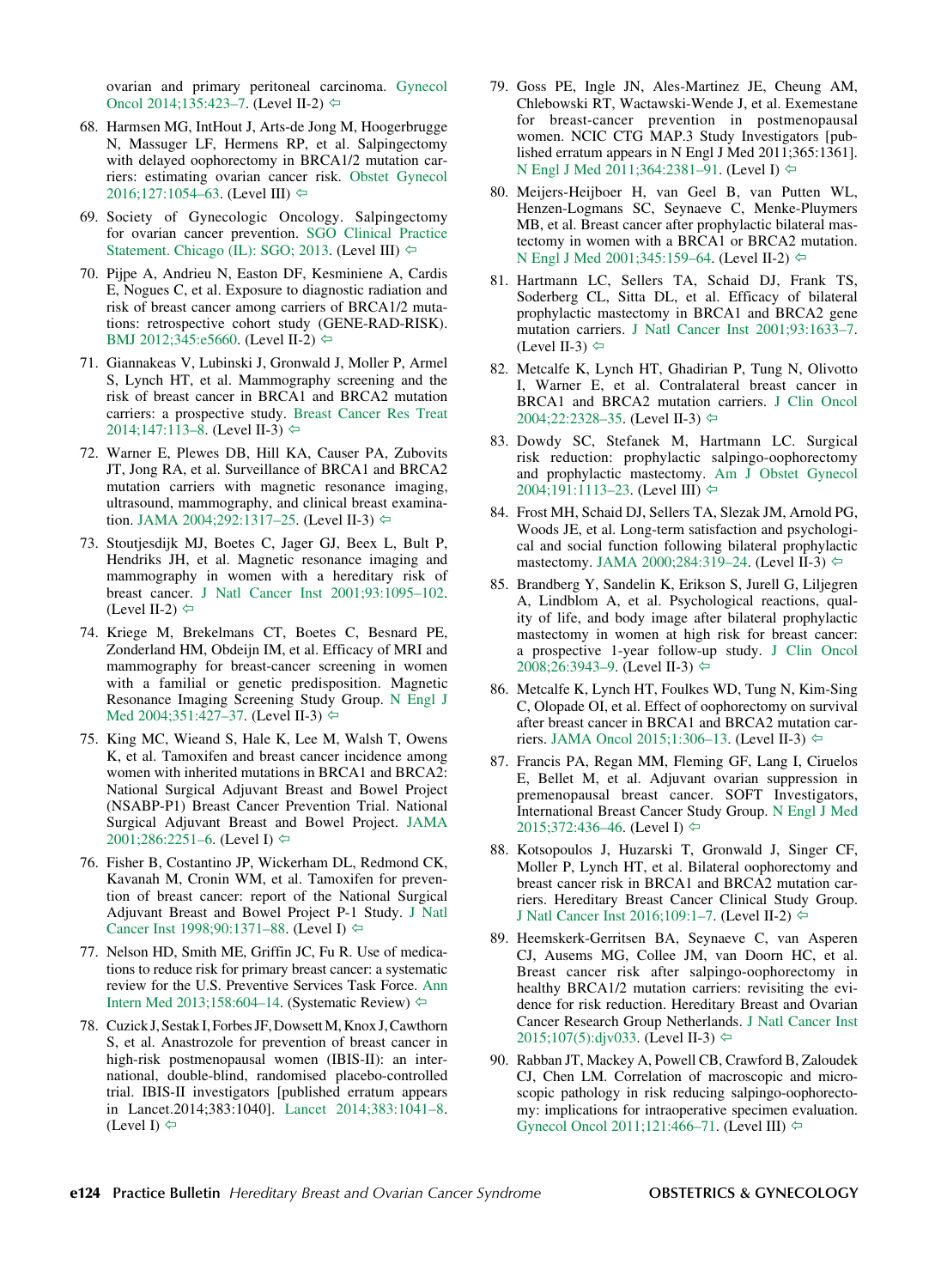- <span id="page-15-0"></span>91. Powell CB, Kenley E, Chen LM, Crawford B, McLennan J, Zaloudek C, et al. Risk-reducing salpingo-oophorectomy in BRCA mutation carriers: role of serial sectioning in the detection of occult malignancy. [J Clin Oncol](https://www.ncbi.nlm.nih.gov/pubmed/15625367) [2005;23:127–32](https://www.ncbi.nlm.nih.gov/pubmed/15625367). (Level III)
- <span id="page-15-7"></span>92. Lu KH, Garber JE, Cramer DW, Welch WR, Niloff J, Schrag D, et al. Occult ovarian tumors in women with BRCA1 or BRCA2 mutations undergoing prophylactic oophorectomy. [J Clin Oncol 2000;18:2728–32.](https://www.ncbi.nlm.nih.gov/pubmed/10894872) (Level III)  $\Leftrightarrow$
- 93. Leeper K, Garcia R, Swisher E, Goff B, Greer B, Paley P. Pathologic findings in prophylactic oophorectomy specimens in high-risk women. [Gynecol Oncol 2002;87:52–6.](https://www.ncbi.nlm.nih.gov/pubmed/12468342) (Level III)  $\Leftrightarrow$
- 94. Colgan TJ, Murphy J, Cole DE, Narod S, Rosen B. Occult carcinoma in prophylactic oophorectomy specimens: prevalence and association with BRCA germline mutation status. [Am J Surg Pathol 2001;25:1283–9.](https://www.ncbi.nlm.nih.gov/pubmed/11688463) (Level III)  $\Leftrightarrow$
- 95. Sherman ME, Piedmonte M, Mai PL, Ioffe OB, Ronnett BM, Van Le L, et al. Pathologic findings at riskreducing salpingo-oophorectomy: primary results from Gynecologic Oncology Group Trial GOG-0199. [J Clin](https://www.ncbi.nlm.nih.gov/pubmed/25199754) [Oncol 2014;32:3275–83](https://www.ncbi.nlm.nih.gov/pubmed/25199754). (Level II-3)
- <span id="page-15-8"></span>96. Colgan TJ, Boerner SL, Murphy J, Cole DE, Narod S, Rosen B. Peritoneal lavage cytology: an assessment of its value during prophylactic oophorectomy. [Gynecol Oncol](https://www.ncbi.nlm.nih.gov/pubmed/12051865) [2002;85:397–403.](https://www.ncbi.nlm.nih.gov/pubmed/12051865) (Level III) ⇔
- <span id="page-15-9"></span>97. Casey MJ, Synder C, Bewtra C, Narod SA, Watson P, Lynch HT. Intra-abdominal carcinomatosis after prophylactic oophorectomy in women of hereditary breast ovarian cancer syndrome kindreds associated with BRCA1 and BRCA2 mutations. [Gynecol Oncol 2005;97:457–67.](https://www.ncbi.nlm.nih.gov/pubmed/15863145) (Level III)  $\Leftrightarrow$
- <span id="page-15-10"></span>98. Lavie O, Hornreich G, Ben-Arie A, Rennert G, Cohen Y, Keidar R, et al. BRCA germline mutations in Jewish women with uterine serous papillary carcinoma. [Gynecol](https://www.ncbi.nlm.nih.gov/pubmed/14766242) Oncol 2004;92:521-4. (Level III)  $\Leftrightarrow$
- <span id="page-15-11"></span>99. Cass I, Holschneider C, Datta N, Barbuto D, Walts AE, Karlan BY. BRCA-mutation-associated fallopian tube carcinoma: a distinct clinical phenotype? [Obstet Gynecol](http://journals.lww.com/greenjournal/Fulltext/2005/12000/BRCA_Mutation_Associated_Fallopian_Tube_Carcinoma_.18.aspx) [2005;106:1327–34](http://journals.lww.com/greenjournal/Fulltext/2005/12000/BRCA_Mutation_Associated_Fallopian_Tube_Carcinoma_.18.aspx). (Level III) ⇔
- <span id="page-15-12"></span>100. Karlan BY. Defining cancer risks for BRCA germline mutation carriers: implications for surgical prophylaxis. [Gynecol Oncol 2004;92:519–20](https://www.ncbi.nlm.nih.gov/pubmed/14766241). (Level III)
- <span id="page-15-13"></span>101. Beiner ME, Finch A, Rosen B, Lubinski J, Moller P, Ghadirian P, et al. The risk of endometrial cancer in women with BRCA1 and BRCA2 mutations. A prospective study. Hereditary Ovarian Cancer Clinical Study Group. Gynecol Oncol 2007;104:7-10. (Level II-3)  $\Leftrightarrow$
- <span id="page-15-14"></span>102. Lu KH, Kauff ND. Does a BRCA mutation plus tamoxifen equal hysterectomy? [Gynecol Oncol 2007;104:3–4.](https://www.ncbi.nlm.nih.gov/pubmed/17222708) (Level III)  $\Leftrightarrow$
- <span id="page-15-1"></span>103. Rebbeck TR, Friebel T, Wagner T, Lynch HT, Garber JE, Daly MB, et al. Effect of short-term hormone replacement therapy on breast cancer risk reduction after bilateral prophylactic oophorectomy in BRCA1 and BRCA2 mutation carriers: the PROSE Study Group. [J Clin Oncol 2005;23:7804–10](https://www.ncbi.nlm.nih.gov/pubmed/16219936). (Level II-2)
- <span id="page-15-2"></span>104. Eisen A, Lubinski J, Gronwald J, Moller P, Lynch HT, Klijn J, et al. Hormone therapy and the risk of breast cancer in BRCA1 mutation carriers. Hereditary Breast Cancer Clinical Study Group. [J Natl Cancer Inst](https://www.ncbi.nlm.nih.gov/pubmed/18812548) [2008;100:1361–7](https://www.ncbi.nlm.nih.gov/pubmed/18812548). (Level II-2) ⇔
- <span id="page-15-3"></span>105. Finch A, Beiner M, Lubinski J, Lynch HT, Moller P, Rosen B, et al. Salpingo-oophorectomy and the risk of ovarian, fallopian tube, and peritoneal cancers in women with a BRCA1 or BRCA2 Mutation. Hereditary Ovarian Cancer Clinical Study Group. [JAMA 2006;296:185–92](https://www.ncbi.nlm.nih.gov/pubmed/16835424). (Level II-3)  $\Leftrightarrow$
- <span id="page-15-4"></span>106. Finch A, Valentini A, Greenblatt E, Lynch HT, Ghadirian P, Armel S, et al. Frequency of premature menopause in women who carry a BRCA1 or BRCA2 mutation. Hereditary Breast Cancer Study Group. [Fertil Steril](https://www.ncbi.nlm.nih.gov/pubmed/23414920) [2013;99:1724–8.](https://www.ncbi.nlm.nih.gov/pubmed/23414920) (Level II-3) ⇔
- 107. Oktay K, Kim JY, Barad D, Babayev SN. Association of BRCA1 mutations with occult primary ovarian insufficiency: a possible explanation for the link between infertility and breast/ovarian cancer risks [published erratum appears in J Clin Oncol 2010;28:4664]. [J Clin](https://www.ncbi.nlm.nih.gov/pubmed/19996028) [Oncol 2010;28:240–4](https://www.ncbi.nlm.nih.gov/pubmed/19996028). (Level II-3)  $\Leftrightarrow$
- 108. Rzepka-Gorska I, Tarnowski B, Chudecka-Glaz A, Gorski B, Zielinska D, Toloczko-Grabarek A. Premature menopause in patients with BRCA1 gene mutation. [Breast Cancer Res Treat 2006;100:59–63.](https://www.ncbi.nlm.nih.gov/pubmed/16773440) (Level II-3)  $\Leftrightarrow$
- <span id="page-15-5"></span>109. Phillips KA, Collins IM, Milne RL, McLachlan SA, Friedlander M, Hickey M, et al. Anti-Mullerian hormone serum concentrations of women with germline BRCA1 or BRCA2 mutations. Kathleen Cuningham Consortium for Research into Familial Breast Cancer (kConFab). [Hum Reprod 2016;31:1126–32](https://www.ncbi.nlm.nih.gov/pubmed/27094481). (Level II-3)
- <span id="page-15-6"></span>110. Fertility preservation in patients undergoing gonadotoxic therapy or gonadectomy: a committee opinion. Practice Committee of American Society for Reproductive Medicine. [Fertil Steril 2013;100:1214–23](https://www.ncbi.nlm.nih.gov/pubmed/24011612). (Level III)
- <span id="page-15-15"></span>111. Madalinska JB, Hollenstein J, Bleiker E, van Beurden M, Valdimarsdottir HB, Massuger LF, et al. Quality-of-life effects of prophylactic salpingo-oophorectomy versus gynecologic screening among women at increased risk of hereditary ovarian cancer. J Clin Oncol 2005;23:6890-8. (Level II-3)  $\Leftrightarrow$
- <span id="page-15-16"></span>112. Finch A, Metcalfe KA, Chiang J, Elit L, McLaughlin J, Springate C, et al. The impact of prophylactic salpingooophorectomy on quality of life and psychological distress in women with a BRCA mutation. [Psychooncology](https://www.ncbi.nlm.nih.gov/pubmed/21913283) [2013;22:212–9](https://www.ncbi.nlm.nih.gov/pubmed/21913283). (Level II-3) ⇔
- <span id="page-15-17"></span>113. Kauff ND, Mitra N, Robson ME, Hurley KE, Chuai S, Goldfrank D, et al. Risk of ovarian cancer in BRCA1 and BRCA2 mutation-negative hereditary breast cancer families. [J Natl Cancer Inst 2005;97:1382–4](https://www.ncbi.nlm.nih.gov/pubmed/16174860). (Level II-3)
- <span id="page-15-18"></span>114. Ingham SL, Warwick J, Buchan I, Sahin S, O'Hara C, Moran A, et al. Ovarian cancer among 8,005 women from a breast cancer family history clinic: no increased risk of invasive ovarian cancer in families testing negative for BRCA1 and BRCA2. [J Med Genet 2013;50:](https://www.ncbi.nlm.nih.gov/pubmed/23539753) [368–72](https://www.ncbi.nlm.nih.gov/pubmed/23539753). (Level II-3)  $\Leftrightarrow$